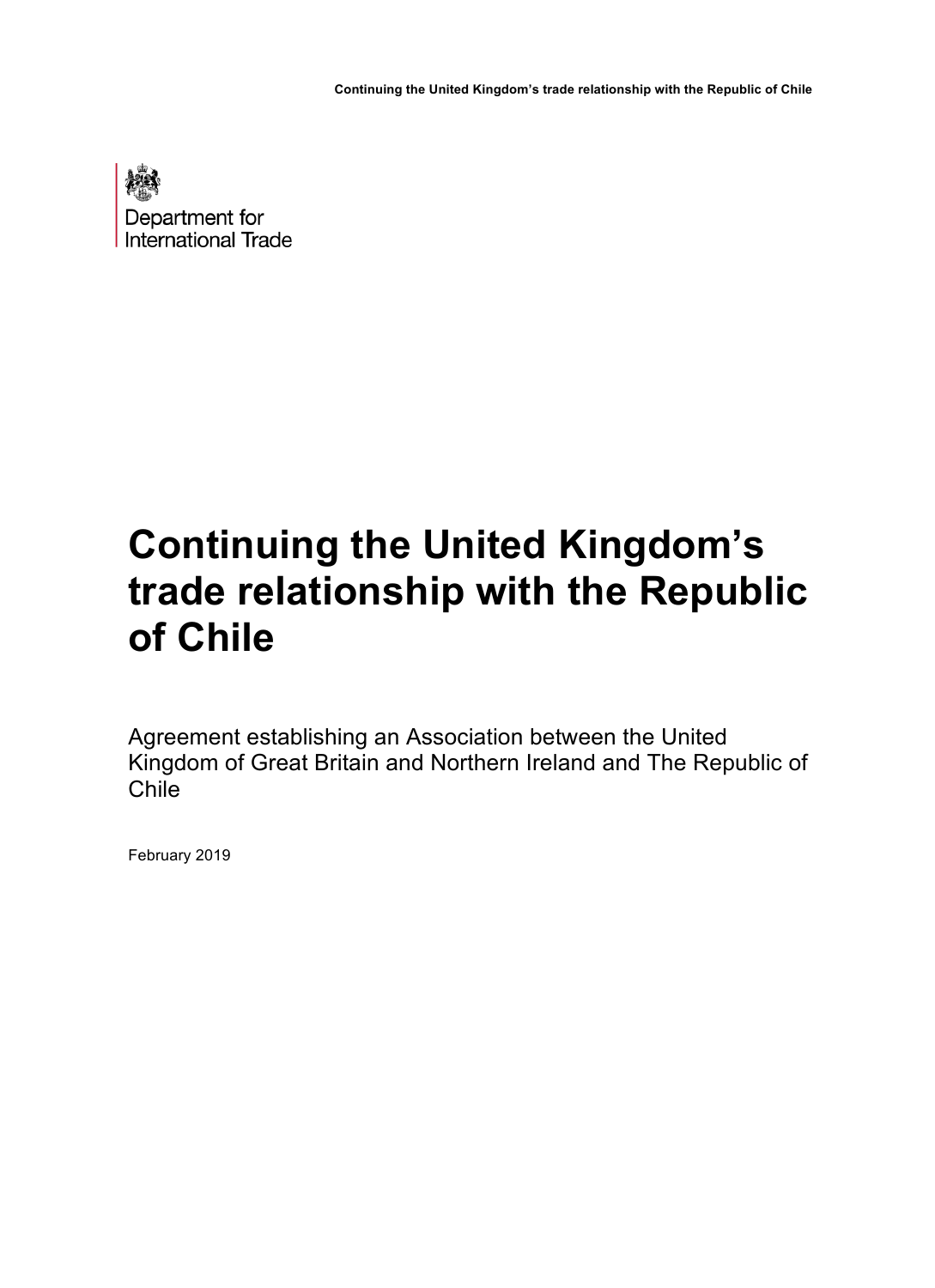# **OGL**

© Crown copyright 2019

 This publication is licensed under the terms of the Open Government Licence v3.0 except where otherwise stated. To view this licence, visit [nationalarchives.gov.uk/doc/open-government-licence/](nationalarchives.gov.uk/doc/open-government-licence/version/3) version/3

 Where we have identified any third party copyright information you will need to obtain permission from the copyright holders concerned.

This publication is available at <www/gov.uk/dit>

Any enquiries regarding this publication should be sent to us at <u>enquiries@trade.gov.uk</u>

ISBN 978-1-5286-1006-3

CCS0219502344 02/19

Printed on paper containing 75% recycled fibre content minimum

Printed in the UK by the APS Group on behalf of the Controller of Her Majesty's Stationery Office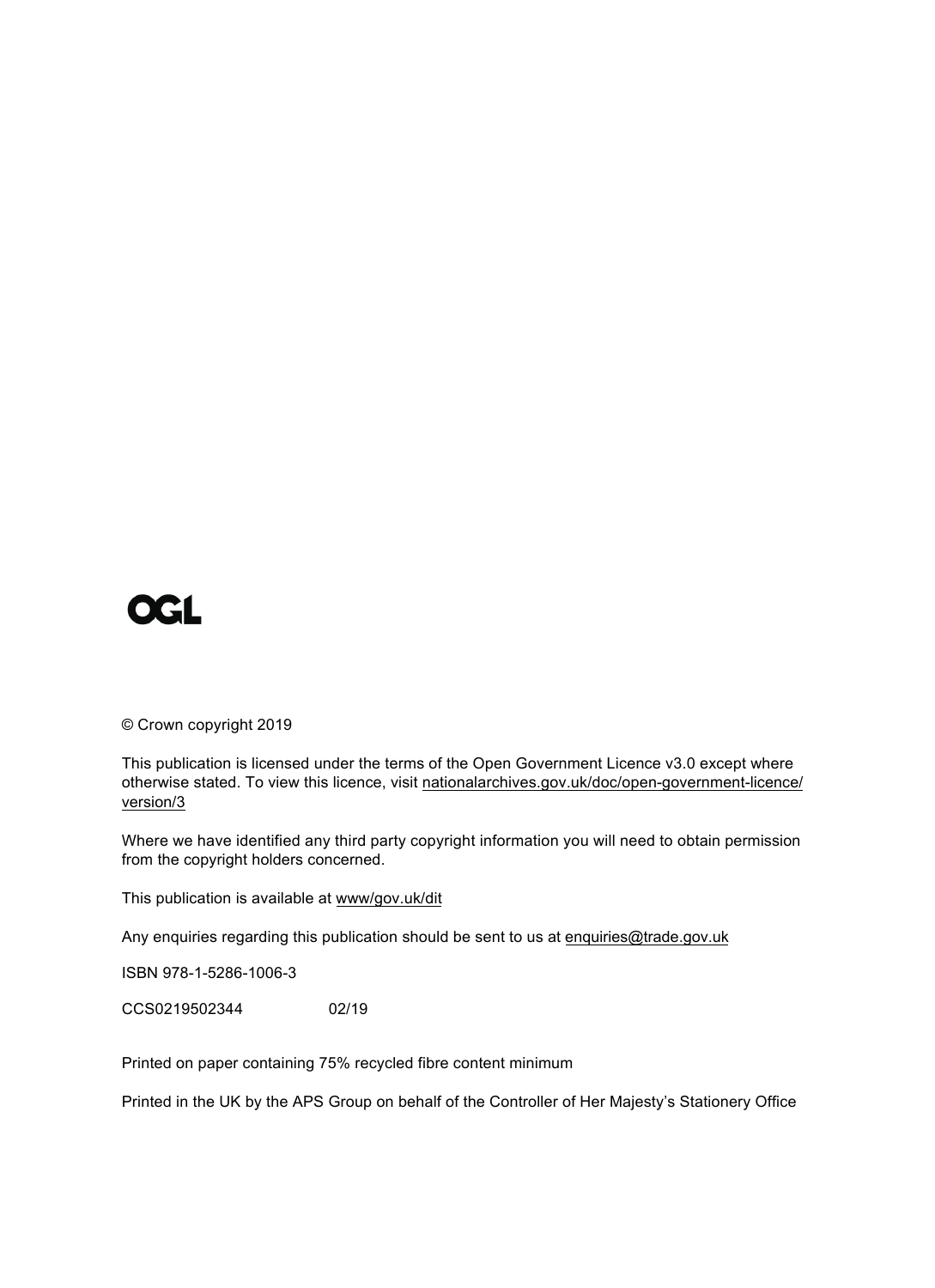# **Contents**

| Introduction                                                                                                                            | 4  |
|-----------------------------------------------------------------------------------------------------------------------------------------|----|
| Legal Approach                                                                                                                          | 6  |
| <b>Resources</b>                                                                                                                        | 6  |
| <b>Economic background</b>                                                                                                              | 8  |
| Trade between the UK and Chile                                                                                                          | 8  |
| UK businesses exporting to and importing from Chile                                                                                     | 9  |
| Economic impact of the EU-Chile Agreement                                                                                               | 10 |
| Potential loss to UK if the UK-Chile Agreement is not ratified                                                                          | 11 |
| Immediate impact if not ratified                                                                                                        | 11 |
| <b>Tariffs</b>                                                                                                                          | 11 |
| <b>Businesses</b>                                                                                                                       | 13 |
| Consumers                                                                                                                               | 13 |
| Longer-term impact                                                                                                                      | 13 |
| Explanation of the Agreement, including any significant differences between the UK-Chile<br><b>Agreement and the EU-Chile Agreement</b> | 14 |
| <b>General Provisions</b>                                                                                                               | 14 |
| Removal and replacement of references to the EU                                                                                         | 14 |
| <b>Territorial Application</b>                                                                                                          | 14 |
| <b>Continuation of Time Periods</b>                                                                                                     | 14 |
| <b>Institutions and Committees</b>                                                                                                      | 15 |
| <b>Amendment Clauses</b>                                                                                                                | 15 |
| <b>Trade Remedies and Dispute Settlement</b>                                                                                            | 16 |
| <b>Review Clauses</b>                                                                                                                   | 16 |
| <b>Annexes and Protocols</b>                                                                                                            | 17 |
| Goods                                                                                                                                   | 17 |
| Tariff-rate quotas                                                                                                                      | 17 |
| Rules of origin                                                                                                                         | 19 |
| Sanitary and phytosanitary measures                                                                                                     | 20 |
| Intellectual property and geographical indications                                                                                      | 21 |
| Services                                                                                                                                | 21 |
| Government procurement                                                                                                                  | 21 |
| Mutual administrative assistance in customs matters                                                                                     | 22 |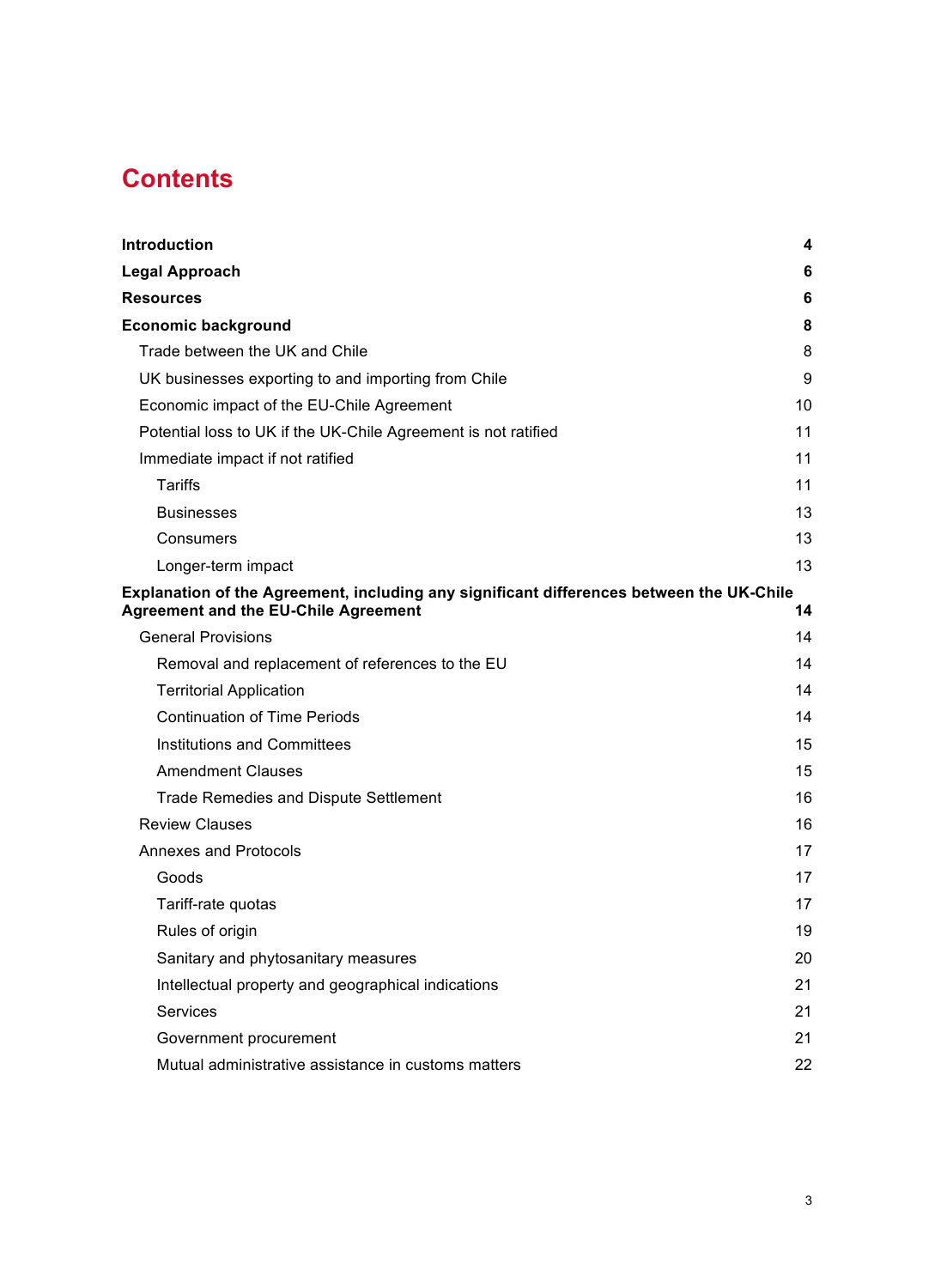# **Introduction**

- 1. In line with the Minister for Trade Policy's commitment to Parliament, this report explains the Government's approach to delivering continuity in the trade relationship of the United Kingdom (the "UK") with Chile as the UK leaves the European Union (the "EU").
- 2. As the UK leaves the EU, the Government has sought to deliver the maximum possible certainty to businesses and consumers through ensuring continuity in the UK's existing trade relationships. It is in no-one's interests to disrupt existing trade flows.
- 3. To achieve this, we have developed new bilateral agreements that replicate, as far as possible, the effects of our existing trade agreements with existing partners. The agreements provide for entry into force when the existing agreements between the EU and a third country cease to apply to the UK, whether the UK leaves the EU with no agreement or at the end of the Implementation Period if the Withdrawal Agreement is ratified. In either event, the new bilateral agreements will form the starting points for our future trade agreements with partners.
- 4. Wherever possible, the Government has sought a technical replication of these agreements, but in some cases, it has applied bespoke solutions for individual agreements as necessary to ensure continuity of effect in a bilateral context.
- 5. In accordance with commitments provided for in the Trade Bill 2017-2019, this report gives details of, and explains the reasons for, any significant differences between:
	- a. the Agreement establishing an association between the United Kingdom of Great Britain and Northern Ireland and the Republic of Chile (the "UK-Chile Agreement"); and
	- b. the trade-related provisions of the Agreement establishing an association between the European Community and its Member States, of the one part, and the Republic of Chile, of the other part (the "EU-Chile Agreement").<sup>1</sup>
- 6. The report first sets out the general drafting changes necessary across all the UK's (short form) continuity trade agreements and which have no significant impact on the UK's current trade relationships. It then considers articles of the UK-Chile Agreement, in turn explaining any significant differences between the trade-related provisions of the UK-Chile Agreement and the corresponding provisions of the EU-Chile Agreement. To assist the reader, this report includes some discussion of the economic impacts as appropriate. This report focuses solely on the changes made to the trading arrangements between the UK and Chile in preparation for the UK ceasing to be bound by the EU-Chile Agreement and entering into the UK-Chile Agreement. Any wider economic impacts resulting from the UK's exit from the EU or the nature of the Future Economic Partnership (the "FEP") have been excluded from this report.
- 7. The UK has agreed with many third countries that the most appropriate and proportionate form of legal instrument to ensure continuity in the current circumstances is a short form agreement which incorporates by reference the relevant provisions of the underlying EU-third country agreement with relatively few but necessary modifications; the advantages of the short form approach are set out below. However, the UK has simply chosen the form that the States

 1 This includes the EU-Chile Agreement, its Annexes, Appendices, Protocols and Notes as well as the decisions made by the Association Council and the Association Committee before the EU-Chile Agreement ceased to apply to the UK, to the extent that those decisions relate to the UK and Chile.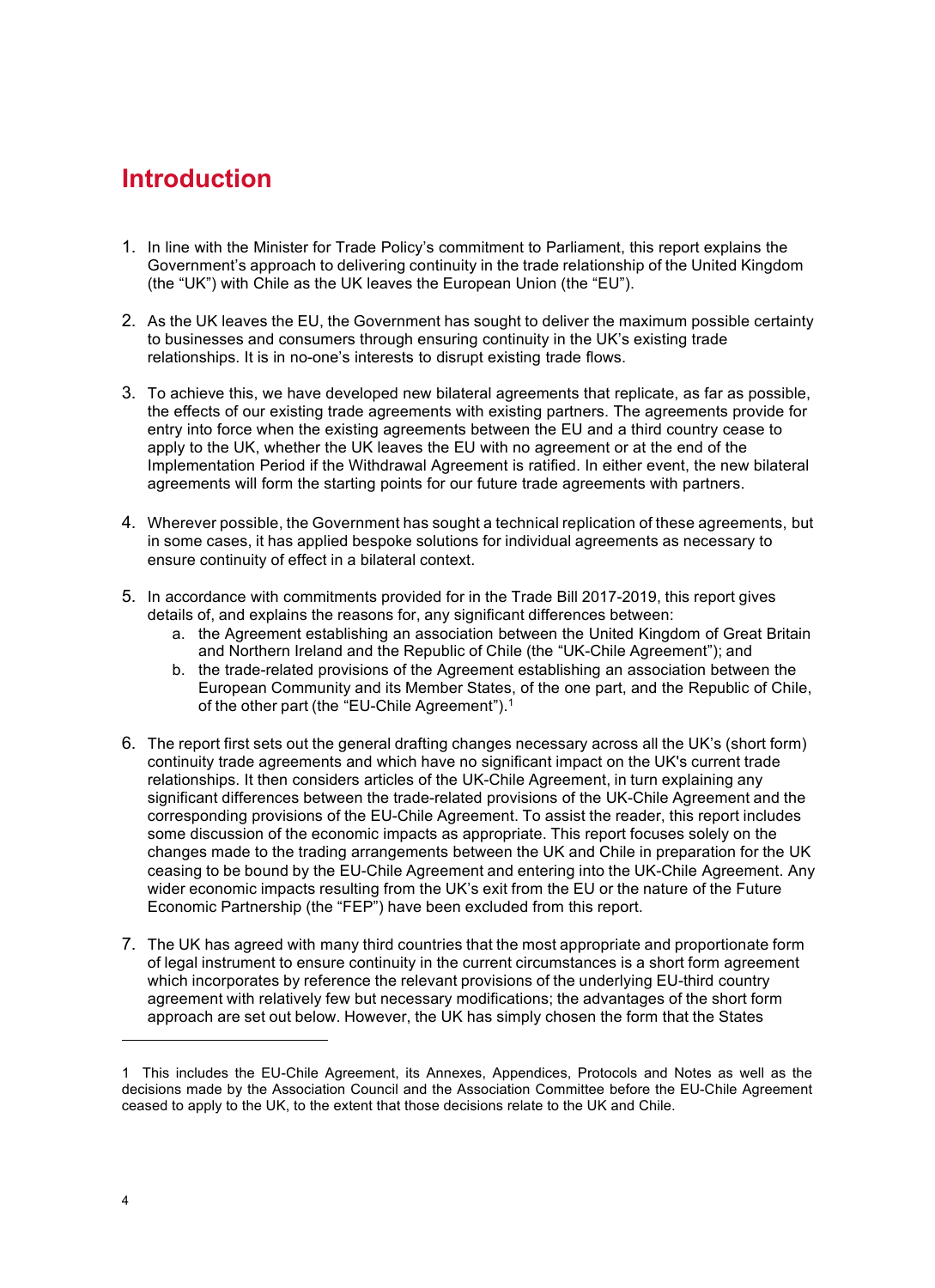involved agreed was the most pragmatic and sensible in the circumstances, taking into account the wishes of the partner countries. Accordingly, some agreements have been drafted in long form to reflect these wishes.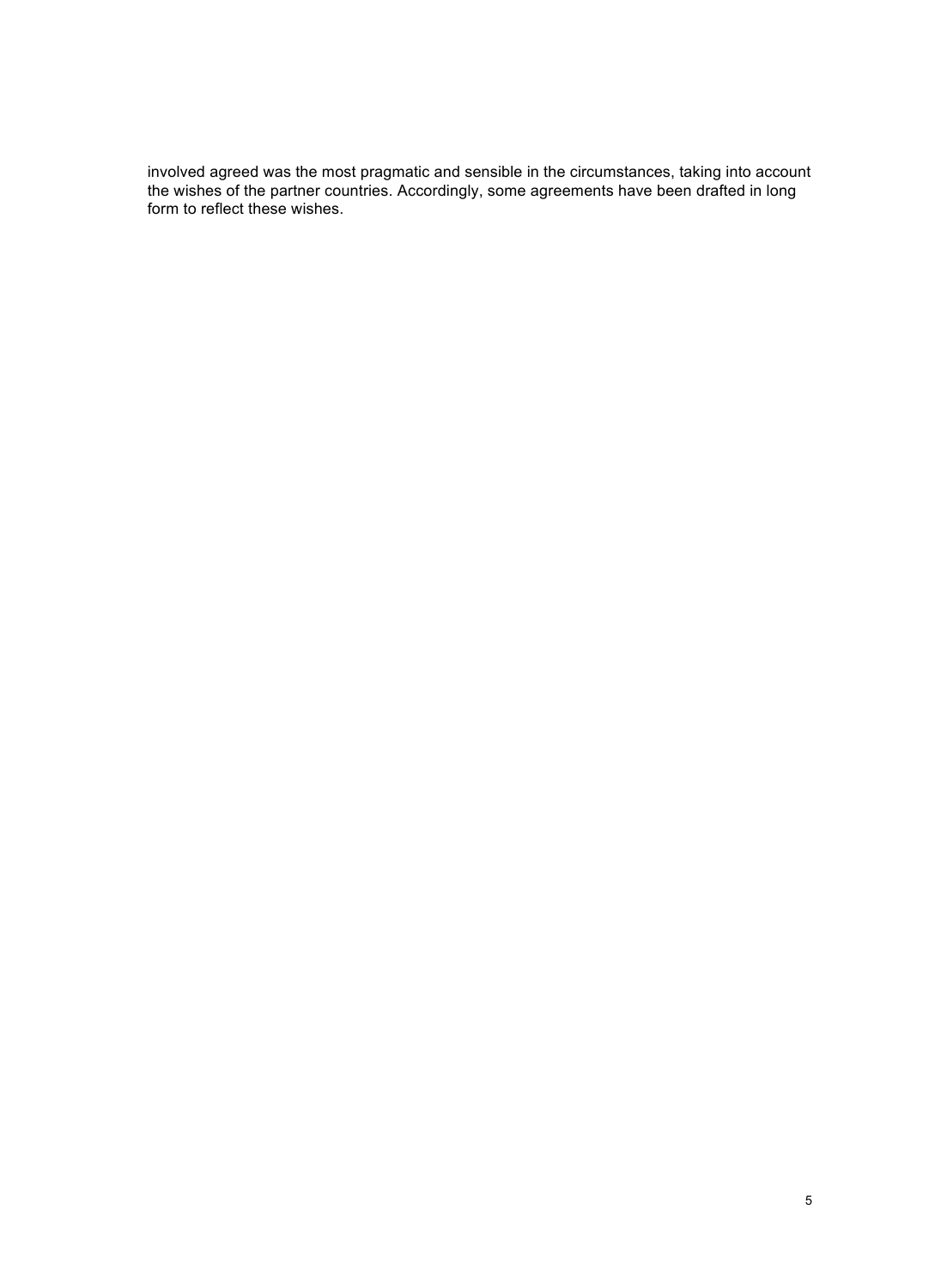# **Legal Approach**

- 8. The UK has agreed with the majority of third countries that the most appropriate and proportionate form of legal instrument to ensure continuity in the current circumstances is a short form agreement which incorporates by reference relevant provisions of the underlying approach is similar to that used in the Comprehensive and Progressive Agreement for Trans- Pacific Partnership (the "CPTPP"), where Article 1 of the CPTPP incorporates by reference the provisions of the Trans-Pacific Partnership Agreement into and makes them part of, mutatis mutandis, the CPTPP. The advantages of this approach include that: EU-third country agreement with relatively few but necessary modifications. The
	- scenarios, such as the various possible outcomes of the UK's ongoing negotiations with the EU regarding the end state of the UK-EU relationship; a. the short form agreement may more easily be adapted to accommodate different
	- both countries that the aim is simply to secure continuity in existing trading arrangements, with the only changes being the ones clearly specified on the face of the b. the format itself will send a clear message to businesses, consumers and investors in agreement; and
	- where they have by necessity changed. c. the approach will provide a clear legal text, making rights and obligations unambiguous
- 9. The UK-Chile Agreement reproduces the effects of the EU-Chile Agreement as closely as possible, including the establishment of institutional arrangements between the UK and Chile based on existing structures (such as the Association Council) that allow for the ongoing management and updating of the Agreement.
- 10.Many of the general changes to the EU-Chile Agreement (such as replacing "EU" with "UK") are applied mutatis mutandis, that is, with the technical changes necessary to apply the Agreement as if it had been concluded between the UK and Chile in the first instance. The interpretive mutatis mutandis principle applies to most references to EU law so that, where appropriate, such references are to be read as references to retained EU law or to EU law incorporated in the law of the territories for whose international relations the UK is responsible when relevant EU law ceases to apply to the UK, or legislation in the UK or the territories that replaces that legislation. This has avoided the need to reproduce every page and has significantly reduced the volume of text required.
- 11.Where more substantive amendments were required to ensure operability in a bilateral context, or where the UK and Chile jointly agreed that mutatis mutandis would not deliver adequate certainty over rights and obligations, detailed amendments have been included in the Annex to the UK-Chile Agreement.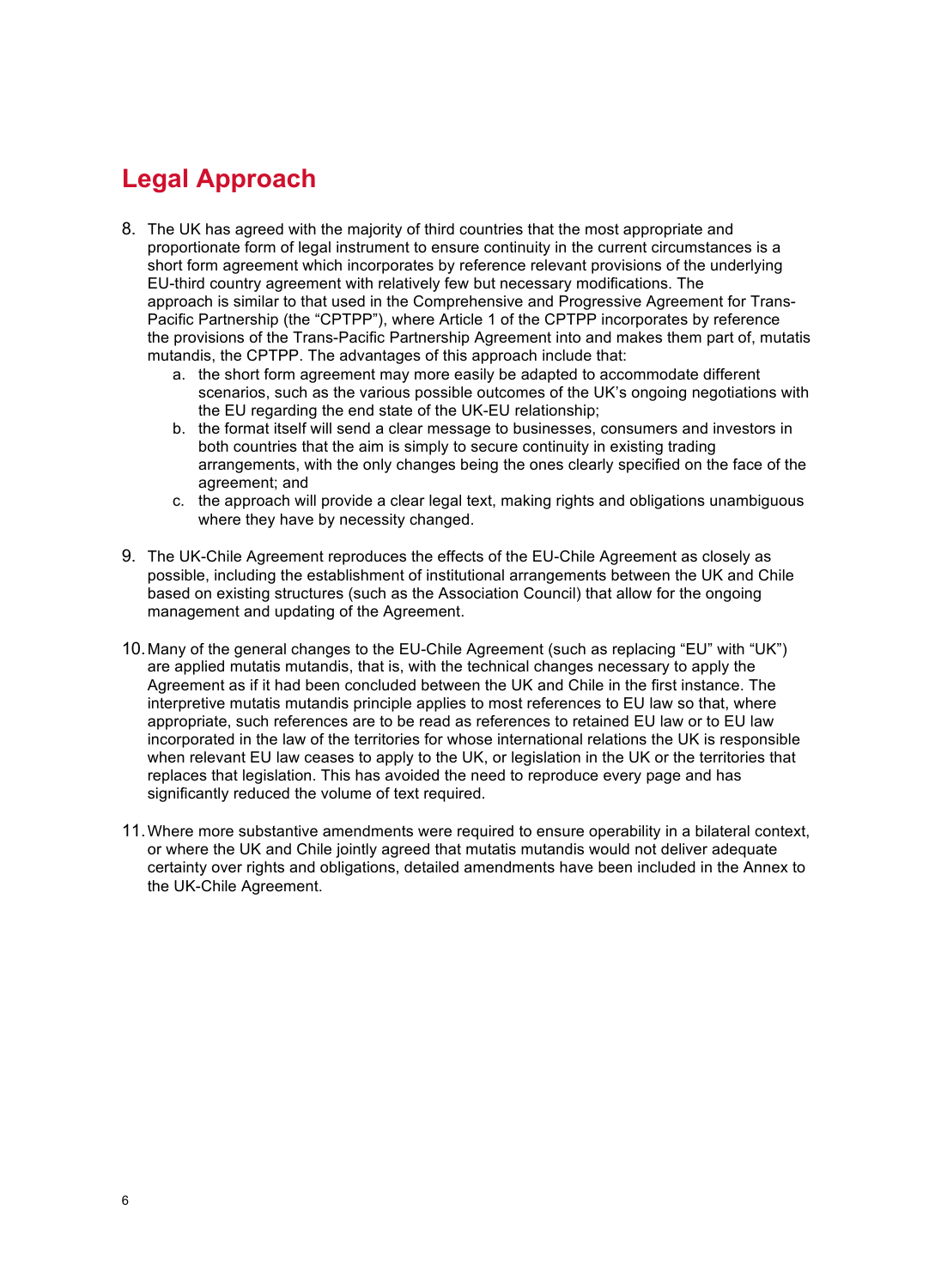# **Resources**

- 12. This report is intended to aid businesses, consumers and parliamentarians in understanding any significant changes made to the UK's trading relationship with Chile by the UK-Chile Agreement, the reasons for any changes, and their impact.
- 13. Should you wish to view the EU-Chile Agreement as originally published, it can be found online on the [EUR-Lex website](https://eur-lex.europa.eu/legal-content/EN/TXT/?uri=uriserv:OJ.L_.2002.352.01.0003.01.ENG&toc=OJ:L:2002:352:TOC), online on [the UK Parliament website](https://publications.parliament.uk/pa/cm200102/cmselect/cmeuleg/152-xli/15218.htm) and in hard copy in the Houses of Parliament Libraries.
- 14. More detail, including decisions of the Association Council and Association Committee established under the EU-Chile Agreement for the purpose of administering the Agreement, can be found on the [EUR-Lex website.](https://eur-lex.europa.eu/collection/eu-law/inter-agree.html) A consolidated version of the Agreement can also be found on the EUR-Lex website. The consolidated text is not an authoritative version of the Agreement but will assist readers to understand how the Agreement has been amended since its entry into force.
- 15. Should you wish to view the full text of the UK-Chile Agreement, it will be laid in Parliament alongside an Explanatory Memorandum as part of the UK's treaty ratification process in accordance with the Constitutional Reform and Governance Act 2010. The text will also be available on GOV.UK.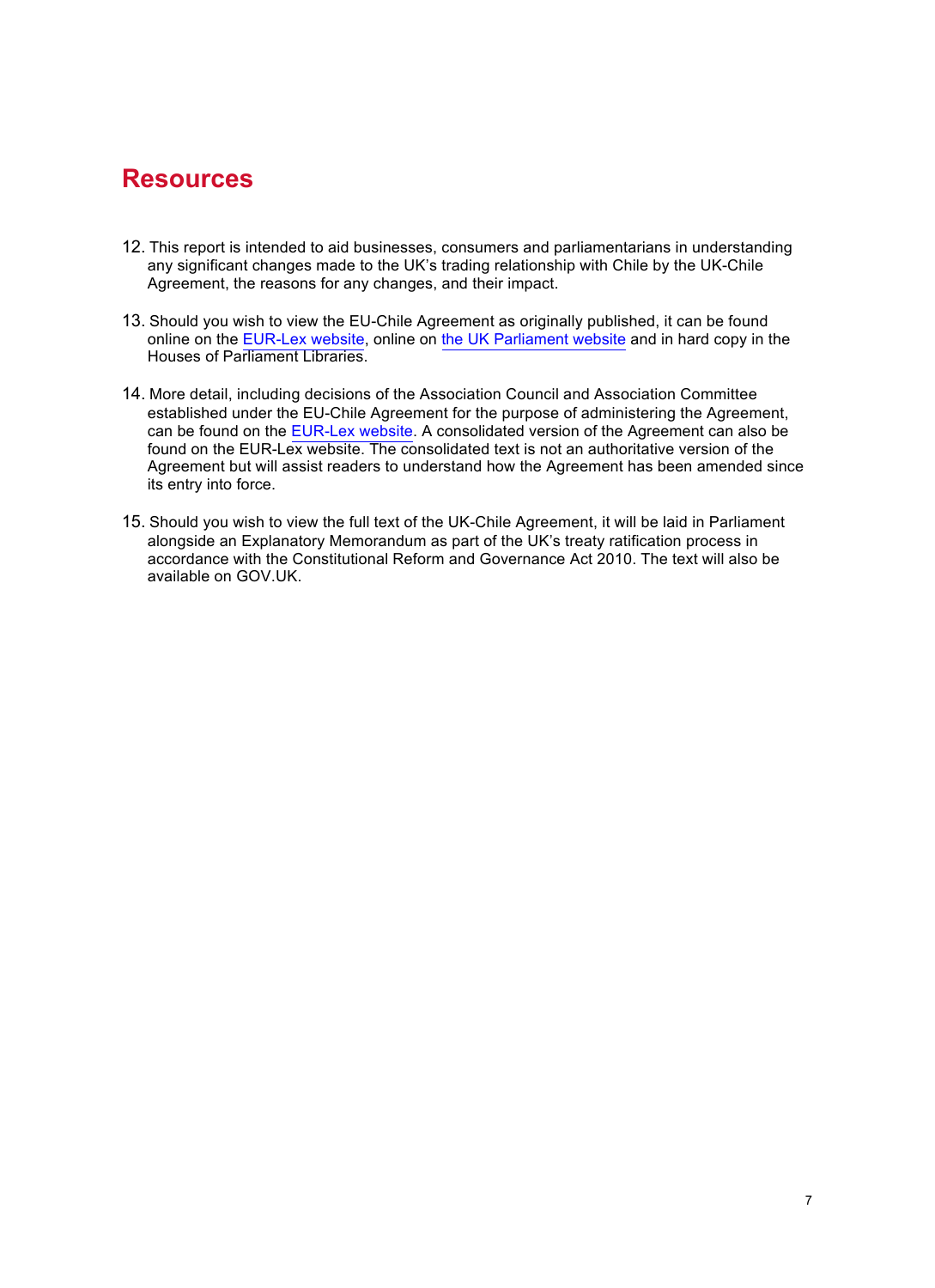# **Economic background**

 16.This section provides a country-specific background analysis of trade between the UK and Chile.

## **Trade between the UK and Chile**

- 17. Chile is the UK's 65th largest trading partner,<sup>2</sup> accounting for 0.1% of total UK trade. Total trade in goods and services between the UK and Chile was £1.8 billion in 2017.<sup>3</sup>
- 18. In 2017, UK exports to Chile were £0.9 billion, making it the UK's 61st largest export market (accounting for 0.2% of all UK exports). UK imports from Chile were £0.8 billion, making it the UK's 66th largest import source (accounting for 0.1% of all UK imports).

**Table 1: Trade between the UK and Chile, 2017 (£, billion)** 

|                                                                                  | Trade in<br>goods | Trade in<br>services | Total<br>trade |
|----------------------------------------------------------------------------------|-------------------|----------------------|----------------|
|                                                                                  |                   |                      |                |
| UK exports to Chile                                                              | 0.6               | 0.4                  | 0.9            |
| UK imports from<br>Chile                                                         | 0.7               | 0.1                  | 0.8            |
| Total trade                                                                      | 1.3               | 0.5                  | 1.8            |
| Source: ONS, (2018). UK trade: August 2018, ONS, (2018). UK trade in services by |                   |                      |                |

partner country experimental data: April to June 2018.

 19.Using data from HMRC for trade in goods only,Table 2 shows the top goods exported to Chile were in machinery and mechanical appliances (£230 million in 2017) and vehicles other than railway or tramway stock (£93 million), representing over half of the total value of goods exported to Chile. The UK's top goods imported from Chile were largely edible fruit and nuts (£253 million in 2017), beverages, spirits and vinegar (£180 million), and machinery and mechanical appliances (£125 million).

#### **Table 2: Top 5 UK goods exports to & imports from Chile 2017 (at HS2, £ million)**

| Top 5 UK goods exports to Chile                          | Value | Top 5 UK goods imports from Chile   | Value |
|----------------------------------------------------------|-------|-------------------------------------|-------|
| Machinery and mechanical appliances                      | 230   | Edible fruit and nuts               | 253   |
| Vehicles other than railway or tramway<br>stock          | 93    | Beverages, spirits and vinegar      | 180   |
| Mineral fuels or oils, products of their<br>distillation | 43    | Machinery and mechanical appliances | 125   |
| Pharmaceutical products                                  | 30    | Meat and edible meat                | -29   |

 2 EU members are treated as individual trading partners with the UK.

 [3](https://www.ons.gov.uk/releases/internationaltradeinservicesbypartnercountryapriltojune2018) [ONS, \(2018\). UK trade: August 201](https://www.ons.gov.uk/economy/nationalaccounts/balanceofpayments/bulletins/uktrade/august2018)[8; ONS, \(2018\). UK trade in services by partner](https://www.ons.gov.uk/releases/internationaltradeinservicesbypartnercountryapriltojune2018)  country experimental data: April to June 2018.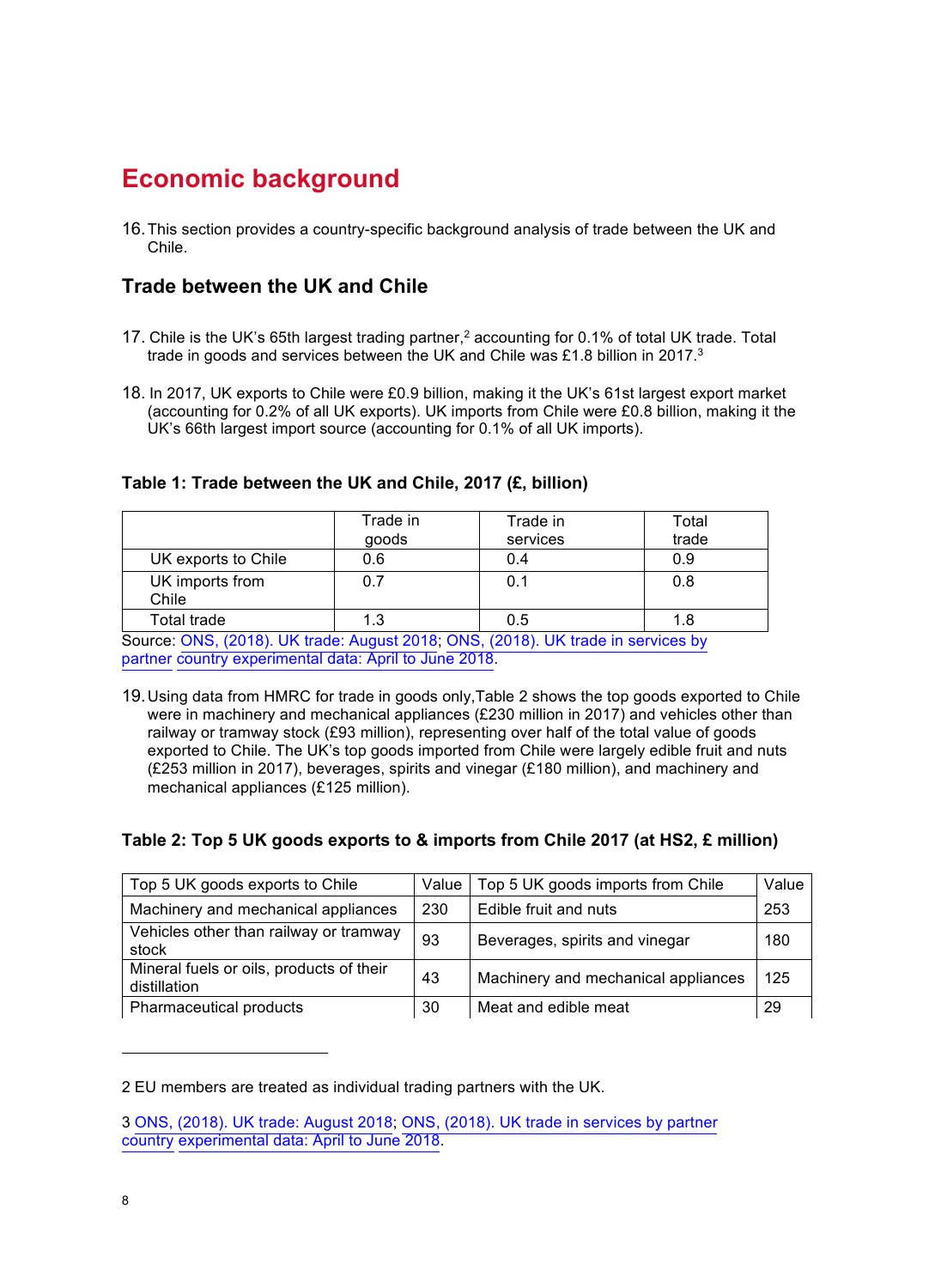| Beverages, spirits and vinegar                                                                            | 28 | Paper and paperboard; articles of<br>paper pulp | 22 |
|-----------------------------------------------------------------------------------------------------------|----|-------------------------------------------------|----|
| Source: HMRC trade statistics by commodity code (accessed November 2018). Sectors classified according to |    |                                                 |    |

 Harmonised System Sections. Data presented is recorded on a 'physical movement' basis where a good is recorded as an export (import) if it physically leaves (enters) the economic territory of a country.

 20.Table 3 shows that in 2017 travel services was both the largest UK service exported to and imported from Chile, valued at £119 million and £54 million respectively. Transportation services followed as the second largest export and other businesses services (comprised of sectors including legal, accounting, management consulting, and others) as the second largest import.

#### **Table 3: Top 5 UK services exports to & imports from Chile, 2017 (£ million)**

| Top 5 UK services exports to Chile                                                                                    | Value | Top 5 UK services imports from Chile                                         | Value |
|-----------------------------------------------------------------------------------------------------------------------|-------|------------------------------------------------------------------------------|-------|
| Travel                                                                                                                | 119   | Travel                                                                       | 54    |
| Transportation                                                                                                        | 76    | Other business services                                                      | 27    |
| Other business services                                                                                               | 62    | Financial                                                                    | 24    |
| Telecommunications, computer and<br>information services                                                              | 34    | Government                                                                   | 11    |
| Government                                                                                                            | 17    | Transportation /<br>Telecommunications, computer and<br>information services |       |
| Source: ONS, (2018). Pink Book 2018; ONS, (2018). UK trade in services by partner country experimental data: April to |       |                                                                              |       |

[Source: O](https://www.ons.gov.uk/releases/internationaltradeinservicesbypartnercountryapriltojune2018)[NS, \(2018\). Pink Book 201](https://www.ons.gov.uk/economy/nationalaccounts/balanceofpayments/bulletins/unitedkingdombalanceofpaymentsthepinkbook/2018)[8; ONS, \(2018\). UK trade in services by partner country experimental data: April to](https://www.ons.gov.uk/releases/internationaltradeinservicesbypartnercountryapriltojune2018) **June 2018.** 

 Note: Data for 'manufacturing', 'maintenance and repair', 'construction' (import), 'personal, cultural, and recreational' (export) sectors have been omitted by the ONS as the data might be disclosive, but the values are included in the overall totals. Services data is always reported on a 'change of ownership' (Balance of Payments) basis.

 21.The goods and services trade figures in the tables above are not directly comparable. The ONS data is recorded on a 'Balance of Payments' or 'change of ownership' basis where a good or service leaving (entering) the economic territory of a country is recorded as an export (import) only if it has changed ownership between the resident of the reporting country and (enters) the economic territory of a country. non-residents. Goods exports (imports) are recorded by HMRC if a good physically leaves

### **UK businesses exporting to and importing from Chile**

- 22. In 2017, HMRC estimated that 2,400 VAT registered UK businesses exported goods to and 700 imported goods from Chile.<sup>4</sup> As these figures only include businesses trading in goods, they are likely to underestimate the number of businesses trading with Chile.
- 23. For context, provisional survey data from the ONS<sup>5</sup> shows that around 340,500 (non-financial) registered businesses in Great Britain traded either goods or services or both in 2017 with another country. This was just under 15% of all VAT/PAYE registered businesses. There were around 203,900 (non-financial) registered businesses in Great Britain engaged in goods trade

 4 HMRC, (2018). [Trade in Goods by Business Characteristics](https://www.gov.uk/government/statistical-data-sets/uk-trade-in-goods-by-business-characteristics-2017-data-tables) 2017.

 [5 ONS, \(2018\). Annual Business Survey: Non-financial business economy, exporters and](https://www.ons.gov.uk/businessindustryandtrade/business/businessservices/datasets/annualbusinesssurveyimportersandexporters) importers in Great Britain 2017.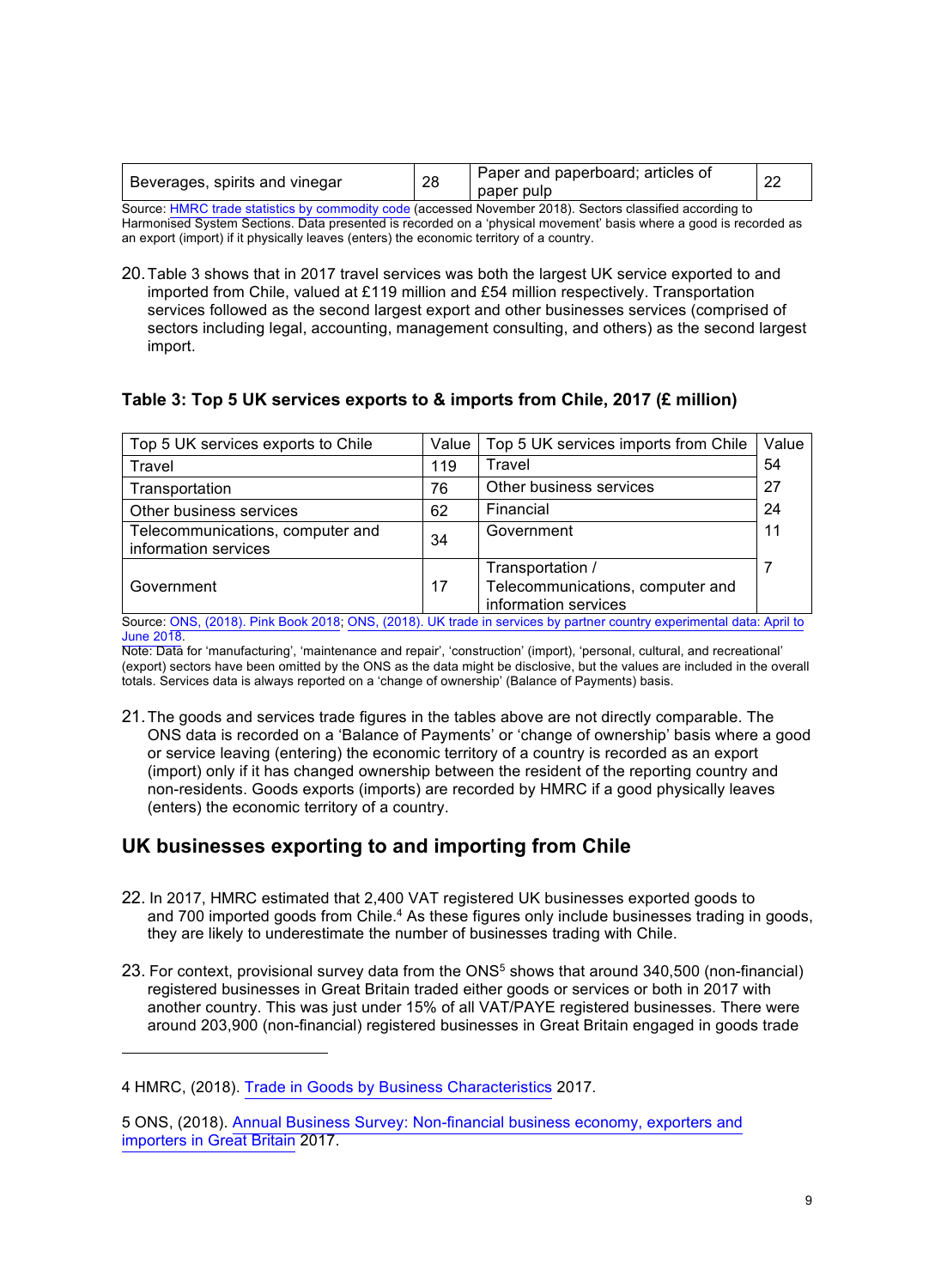with another country and 194,600 (non-financial) registered businesses trading in services in 2017. Some of these businesses traded in both goods and services. There will be other businesses trading internationally, which are not identified by these surveys as they are not registered for VAT. Neither of these sources include businesses trading below the VAT registration threshold.

## **Economic impact of the EU-Chile Agreement**

- 24. The EU-Chile Agreement, which includes a free trade agreement, was provisionally applied in 2003 before its entry into force in 2005. The Agreement included a staged reduction in tariffs over a ten-year period, which ended in 2013.
- 25. The simulation results for a 2002 ex-ante impact assessment found small impacts on macro variables for the EU.<sup>6</sup> They estimated that there would be a positive real income effect of \$800 million dollars (in 1997 terms). When looking at welfare, GDP and exports all change by 0% in these simulations, while imports increase by 0.1%. This could be expected on these variables, in part due to the relative size of the EU compared to Chile.
- 26. A 2012 report prepared for the European Commission evaluated the economic impact of the trade provisions of the EU-Chile Agreement.<sup>7</sup> Two approaches were taken. One set of econometric analysis suggested that if MFN treatment was reintroduced on goods trade, EU imports from Chile would have decreased by 20% in 2009, while EU exports would have fallen by 40% in 2010. Alternative simulations based on a General Equilibrium Model suggested that EU exports to Chile were 60% higher than in a world where the EU-Chile Agreement was not in place. For EU imports, the figure is a 20% increase. This approach highlights Chilean fruit, wine, fisheries and fish processing benefitting from the Agreement, whilst for the EU it is in transport, machinery and chemical industries that benefits are expected.
- 27. A separate study prepared for the European Commission found that EU exports to Chile increased because of the Agreement, estimating a statistically significant 148% increase in exports.8
- 28. A 2018 European Commission report looking at implementation of EU free trade agreements included information on the EU-Chile Agreement. <sup>9</sup> It highlighted that goods exports to Chile increased by 197% and imports increased by 65% between 2003 and 2017. In 2016, EU services exports to Chile were 25% greater than in 2010, with imports increasing 18% in the same period.

 6 Planistat. (2002). 'Sustainable Impact Assessment (SIA) of the trade aspects of negotiations for [an Association Agreement between the European Communities and Chile \(Specific agreement No](http://trade.ec.europa.eu/doclib/html/146109.htm)  $1)'$ .

 [7 ITAQA Sarl. \(2012\). 'Evaluation of the economic impact of the Trade Pillar of the EU-Chile](http://trade.ec.europa.eu/doclib/html/149881.htm) Association Agreement'.

 8 Bergstrand J, et al. (2011). ['Ex-post Assessment of Six EU Free Trade Agreements'](http://trade.ec.europa.eu/doclib/html/147905.htm). *Copenhagen Economics*, pp. 1-72.

 [9 European Commission. \(2018\). 'Individual reports and info sheets on Implementation of EU Free](http://trade.ec.europa.eu/doclib/docs/2018/october/tradoc_157473.PDF) Trade Agreements'.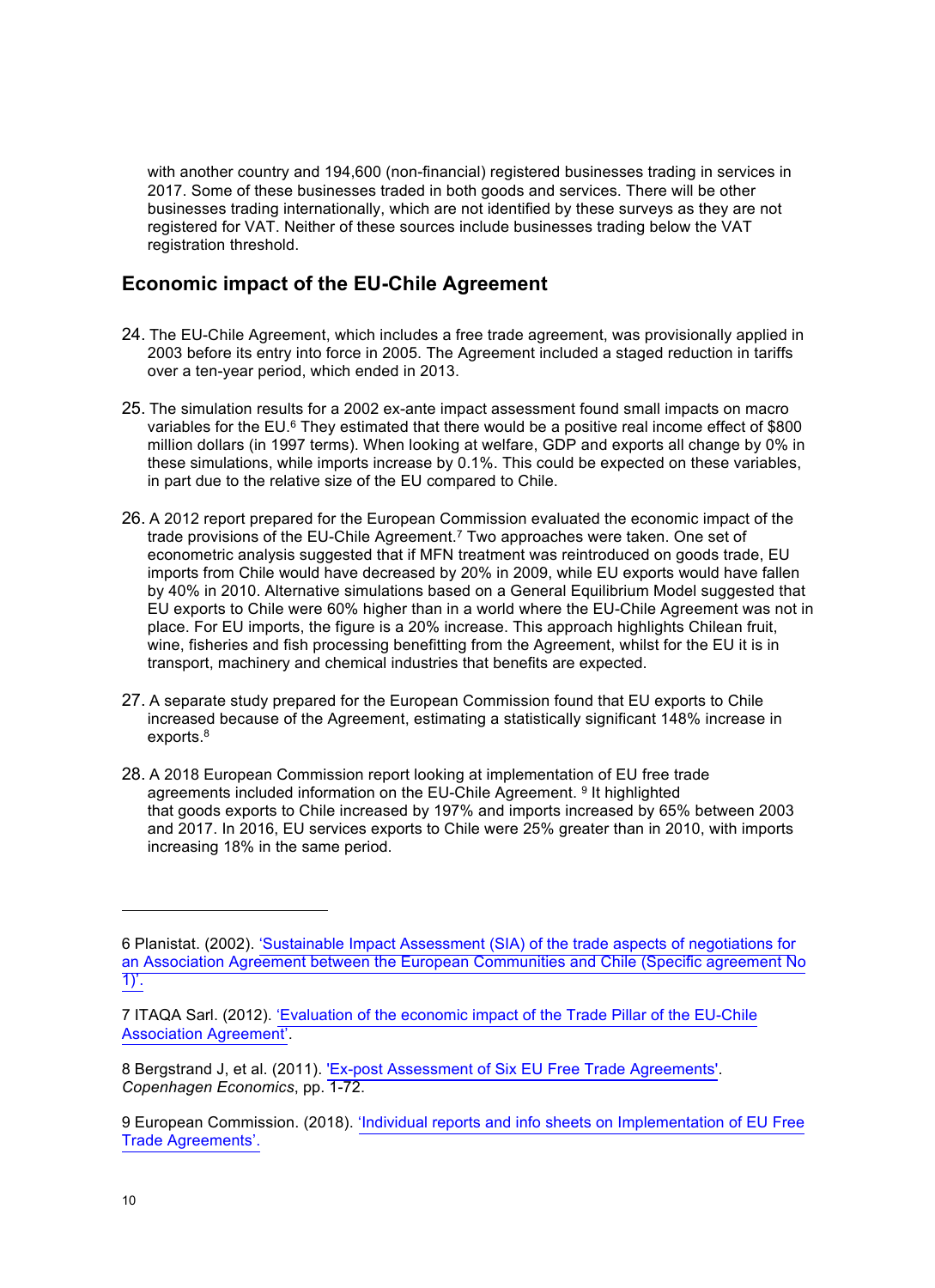## **Potential loss to UK if the UK-Chile Agreement is not ratified**

- 29. Not being able to rely upon the UK-Chile Agreement would risk UK businesses losing the preferences negotiated in the EU-Chile Agreement. For example, in the absence of any other action, this could lead to the re-imposition of tariffs, with the UK returning to MFN treatment with Chile.
- 30. However, it is unlikely that the entire effect of the EU-Chile Agreement would disappear. While tariffs would automatically revert to MFN rates, discussed in further detail below, it could take longer for some of the other benefits to be lost. Some gains might endure even in the long-run. For example, the UK might still benefit from any regulatory arrangements established by the Agreement. Business connections formed because of the Agreement might also endure.
- 31. The size of the impact of not being able to rely upon the UK-Chile Agreement would depend on the responsiveness of trade flows to increased costs brought about by the loss of access to the Agreement.<sup>10</sup>

### **Immediate impact if not ratified**

#### **Tariffs**

- 32. Much international goods trade takes place in products for which MFN rates are already zero. However, free trade agreements provide additional opportunities by reducing tariffs in products where this is not the case. If the UK-Chile Agreement could not be relied upon, tariffs between the two countries would risk reverting to MFN rates for all trade in goods. This would lead to an increase in duties on some UK exports to and imports from Chile.
- 33. To estimate the potential impact of losing tariff preferences, assumptions have to be made. If all current trade between the UK and Chile occurred at the agreed preferential tariff rates, if current patterns of trade remained unchanged in future, and without taking into account the effect of any unilateral preferences, reverting to the UK and Chile's current MFN tariff rates would result in an annual increase in total duties of around £64 million. The extra duties paid on UK exports to Chile would increase by around £35 million, and on UK imports by around £29 [million](https://million.11).<sup>11</sup>

 10 Head K and Mayer T. (2014). ['Gravity Equations - Workhorse, toolkit and cookbook'.](https://www.sciencedirect.com/science/article/pii/B9780444543141000033) *Handbook of International Economics*, 4, pp. 131-195.

 [Dhingra S, et al. \(2018\). 'Beyond Tariff Reductions: What Extra Boost From Trade Agreement](http://eprints.lse.ac.uk/88683/1/dp1532.pdf)  Provisions?'. *CEP Discussion Paper No 1532*, LSE, pp. 1-38.

 11 DIT's own calculations using tariff data from ITC Market Access Map (MacMap) and HMRC trade statistics (accessed 24th October 2018). Implied additional duties are calculated using the difference in MFN and preferential tariff rates and the current value of trade for each product at HS2 level, 2017. MFN tariff rates for imports into the UK are trade-weighted average rates using a reference group of countries by ITC Market Access Map, rather than bilateral trade data. This is to overcome endogeneity bias which may show low average tariff rates where there are low bilateral trade values. These results assume all eligible trade utilises the preferential trade agreement tariff rates. Different approaches to this analysis are likely to yield different results.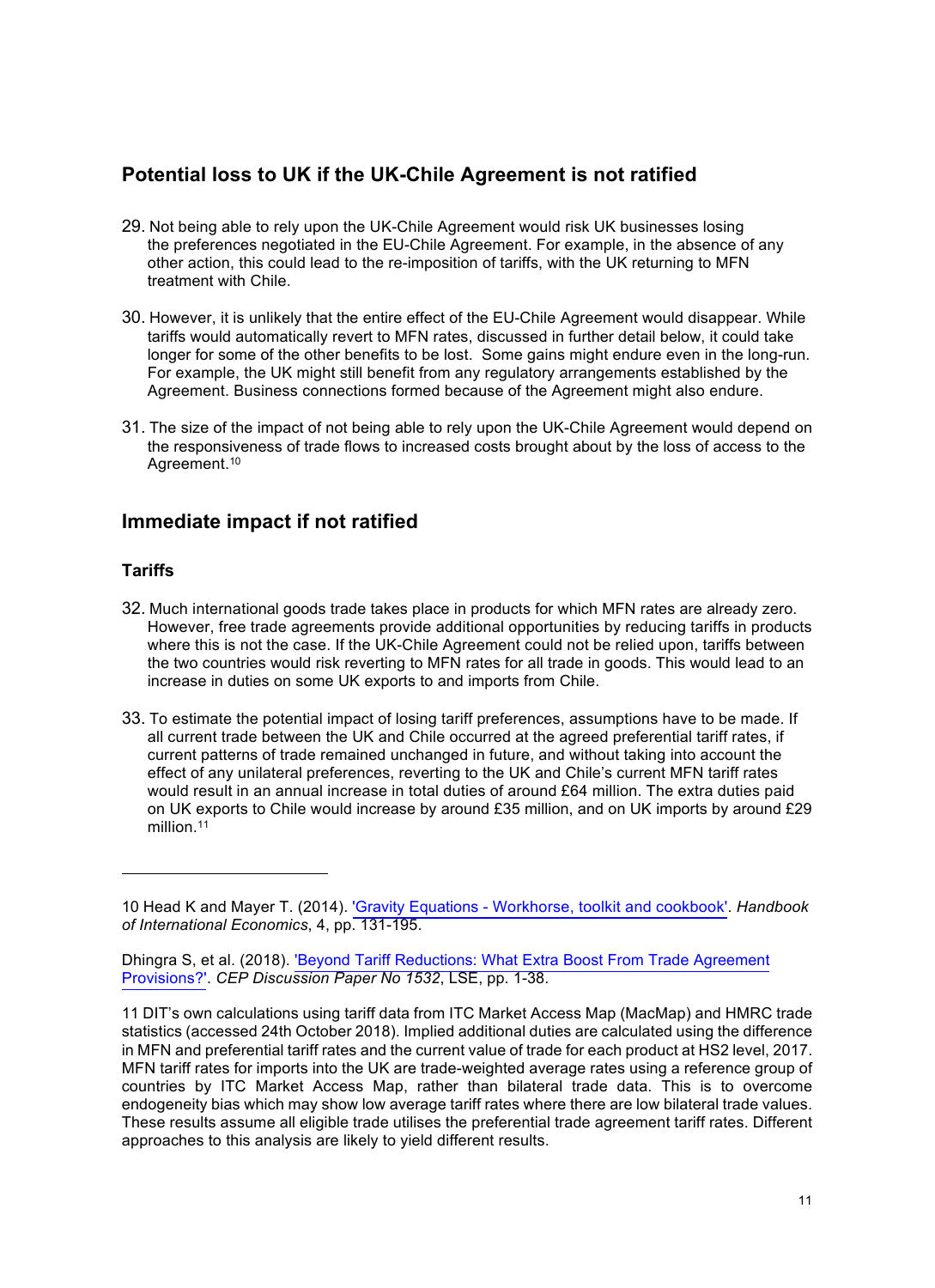- 34. However, these estimates assume that all tariff preferences offered under the EU-Chile Agreement are fully utilised by exporters. This is unlikely to be true. For example, in 2016, evidence suggests that 68% of the UK's eligible goods exports to Chile (being those exports which occurred under tariff lines where a preferential rate was provided for in the Agreement) actually utilised the tariff preferences.<sup>12</sup> In 2016, DIT estimates suggest that 96% of the UK's eligible goods imports from Chile were imported utilising the preferences provided for in Agreement.<sup>13</sup> This means that the actual increase in duties could be substantially lower than the estimates above.
- 35. The total duty which would in fact be charged on exports and imports would depend on how quantities and prices of traded products adjusted to the imposition of tariffs. If UK producers were not previously utilising the preferential rates or producers and consumers changed their behaviour in response to higher tariffs, this cost would be lower than estimated above. These are strong assumptions, so this figure should be treated as an indicative estimate of the magnitude of the trade barrier under this scenario.
- 36. The indicative estimate is that the largest increases in UK export duties would be for machinery and mechanical appliances (HS84) where there would be an implied increase of up to £14 million, and vehicles (HS87) of up to £6 million. These correspond to the top UK goods exported to Chile. The remaining products have implied duty increases of under £3 million. On the imports side, the largest increases in duties would be for edible fruit and nuts (HS08), with implied increases of up to £20 million. Edible fruit and nuts account for over one-third of the value of UK goods imports from Chile. The next largest increases in import duties would be for beverages, spirits and vinegar (HS22), up to £4 million, and nuclear reactors, boilers, machinery and mechanical appliances (HS84), up to £1.6 million. Both areas are among the top UK goods imported from Chile.
- 37. Indicative estimates of implied additional tariff duties are provided to give a sense of scale of possible additional costs of trade. Tariff duties are transfers, where the cost to business is equal to the benefit felt by the UK Exchequer and Chile government which could collect more tariff revenue. However, depending on businesses' response to the change in duties, there could be wider effects of increased costs of trade, including negative impacts on consumer choice, prices, and ultimately economic growth and welfare. Estimates of implied additional duties therefore do not constitute an estimate of the impact.

#### **Businesses**

 38.Additional duties could be absorbed by either UK or Chilean businesses (depending on whether it is the importer or exporter paying the duty), passed on to consumers, or existing disruptions in supply chains and job losses in the short term. trade patterns could be interrupted. This could impact UK competitiveness, leading to

 should be treated with caution. They indicate whether businesses trading in goods are benefitting from negotiated preferences, but do not indicate which or how many 13 DIT's own calculations using data from [Eurostat](http://epp.eurostat.ec.europa.eu/newxtweb/setupdimselection.do) (accessed  $19<sup>th</sup>$  November 2018). Note that using a single year does not account for fluctuating trends in bilateral trade flows, which can be significant. In general, data on the preference utilisation of trade deals is not readily accessible and businesses are using these preferences. Nor do they cover services trade.

[<sup>12</sup> Nilsson L and Preillon N. \(2018\). 'EU Exports, Preferences Utilisation and Duty Savings by](http://trade.ec.europa.eu/doclib/docs/2018/june/tradoc_156931.pdf) data collected by EU Delegations from relevant authorities in countries with which the EU has Member State, Sector and Partner Country'. *European Commission*, pp. 1-17. This report uses bilateral reciprocal trade agreements in place.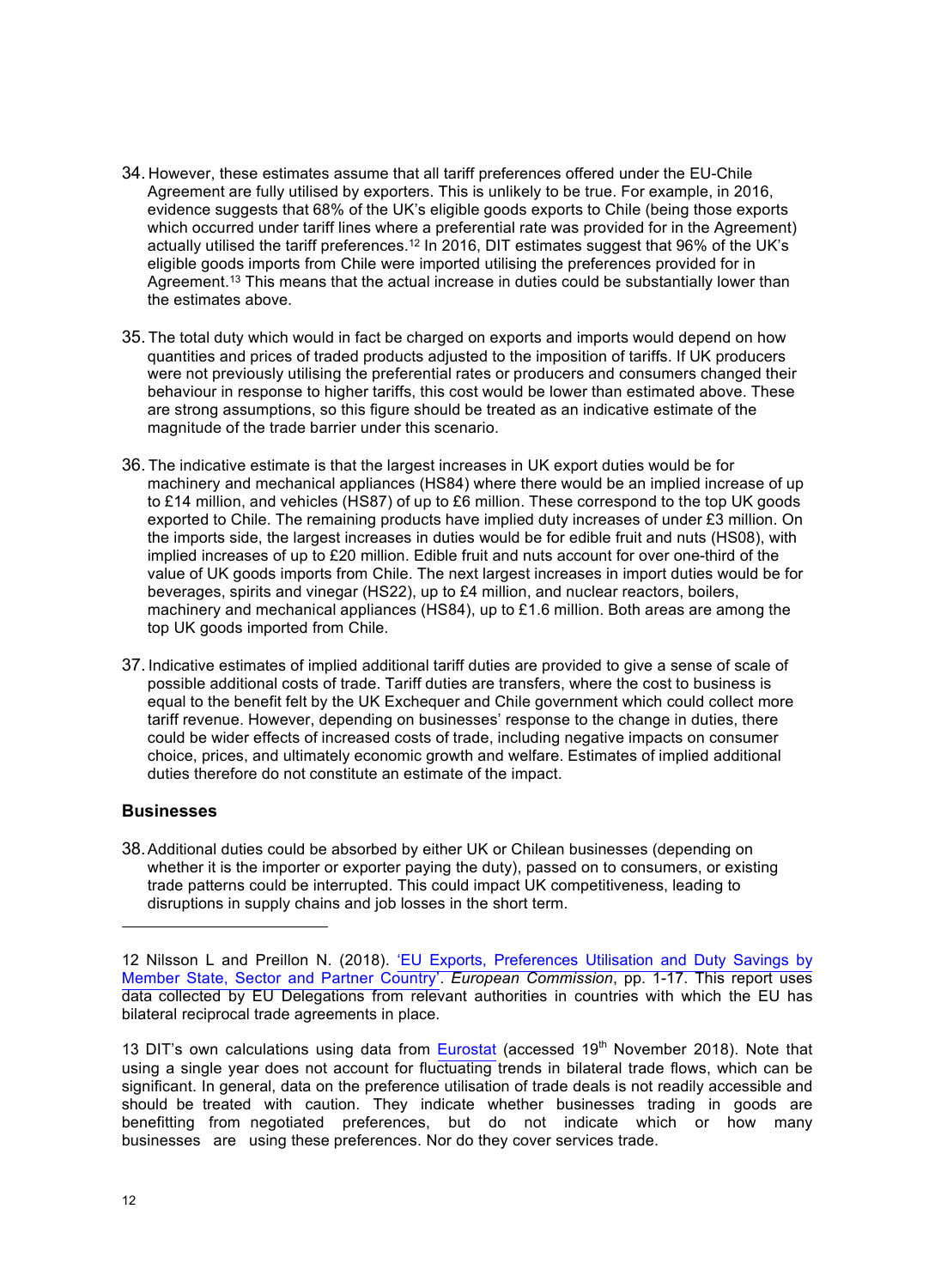39.Businesses that rely on imports as part of their supply chains may be affected if import prices rise, including UK exporters that rely on Chilean inputs to export goods to the rest of the world. In 2015 (latest data), around 15.1% of the value added in UK's gross exports reflected imports from abroad, including approximately 0.1% from Chile.<sup>14</sup> UK companies which rely on Chilean imports would become less competitive, if all else stayed the same. Given the small share of UK trade under the EU-Chile Agreement, in this case one would expect these impacts to be relatively small, but it could be noticeable for some specific companies.

#### **Consumers**

 duties to consumers through increases in domestic prices. This could disproportionately affect certain groups of consumers, for example those at the lower end of the income distribution, depending on the specific sectors affected. Consumers might also see a reduction in choice of products and services available. Given the small share of UK-Chile trade in total UK trade, this impact may be relatively small overall, but could be noticeable on specific product lines. 40.Imported products could become more expensive for consumers if retailers pass on additional

#### **Longer-term impact**

 41.In the long run, if the UK-Chile Agreement is not able to be relied upon, the UK would forgo the longer-term benefits the EU-Chile Agreement would have brought to the UK. This could result in the long-term UK GDP marginally decreasing. Given the small share of UK-Chile trade in total UK trade, the impact on UK GDP may be relatively small.

 14 OECD, 2018. [Trade in Value Added \(TiVA\): Origin of value added in gross exports, December 2018.](https://stats.oecd.org/Index.aspx?DataSetCode=TIVA_2018_C1) Experimental statistics.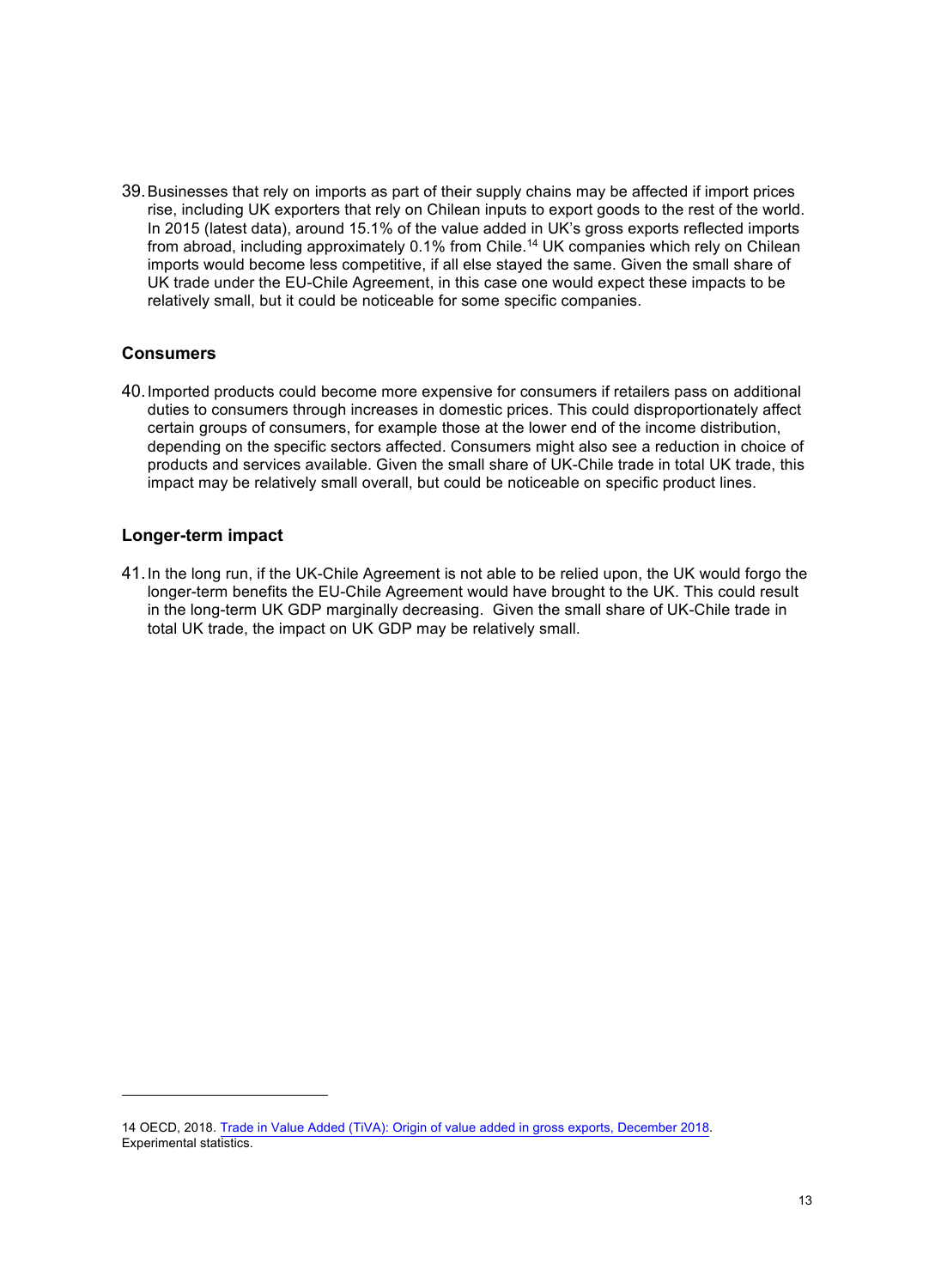# **EU-Chile Agreement Explanation of the Agreement, including any significant differences between the UK-Chile Agreement and the**

 42.The UK-Chile Agreement follows the short form approach explained above in paragraphs 7, and 8 to 11. Beyond the general mutatis mutandis changes explained above, this section describes global changes made to continuity free trade agreements following the short form approach and goes on to provide a detailed discussion of the UK-Chile Agreement.

### **General Provisions**

#### **Removal and replacement of references to the EU**

 43.Where necessary, references to the "European Union", "the European Community", the "EU" "EU Party", and "Member States" are replaced by the UK. Similarly, references to EU institutions have been replaced with appropriate references to the equivalent institutions in the UK (for example, the Competition and Markets Authority). All other references to "European Union", "the European Community", the "EU", "EU Party" and "Member States" are read, mutatis mutandis, as references to the UK but are not explicitly deleted.

#### **Territorial Application**

 44.Territorial application provisions in a treaty outline the territory to which a treaty applies and how it applies to them. In the EU-Chile Agreement, the relevant provisions define the territorial application of the Agreement by reference to the EU Treaties and EU legislation. The UK-Chile Agreement retains these provisions and includes an additional article, Article 6, which clarifies that the Agreement applies to the UK and the territories for whose international relations it is responsible to the same extent and under the same conditions as the EU-Chile Agreement applies.

#### **Continuation of Time Periods**

- 45.Certain provisions of the EU-Chile Agreement provide for a transitional period which requires a party to complete an action within a certain timeframe, but which may not yet have been Chile Agreement so that the Agreement reflects the remaining time in which the obligation must be fulfilled. Where a time bound commitment has been completed, reference to the time period has been left in and is covered by the interpretative mutatis mutandis principle to reflect any continuing obligations of either party. The general commitment to continue time periods in the EU-Chile Agreement can be found in Article 7 of the UK-Chile Agreement. fulfilled under the conditions of the Agreement. These periods have been amended in the UK-
- 46.Article 7 also provides an exception for time periods which relate to a procedure or other administrative matter, such as a review, committee procedure or notification. These periods are not affected and therefore 'start again' when the UK-Chile Agreement enters into force. An example of such a clause is Article 100 (Review) of the EU-Chile Agreement, as incorporated into the UK-Chile Agreement.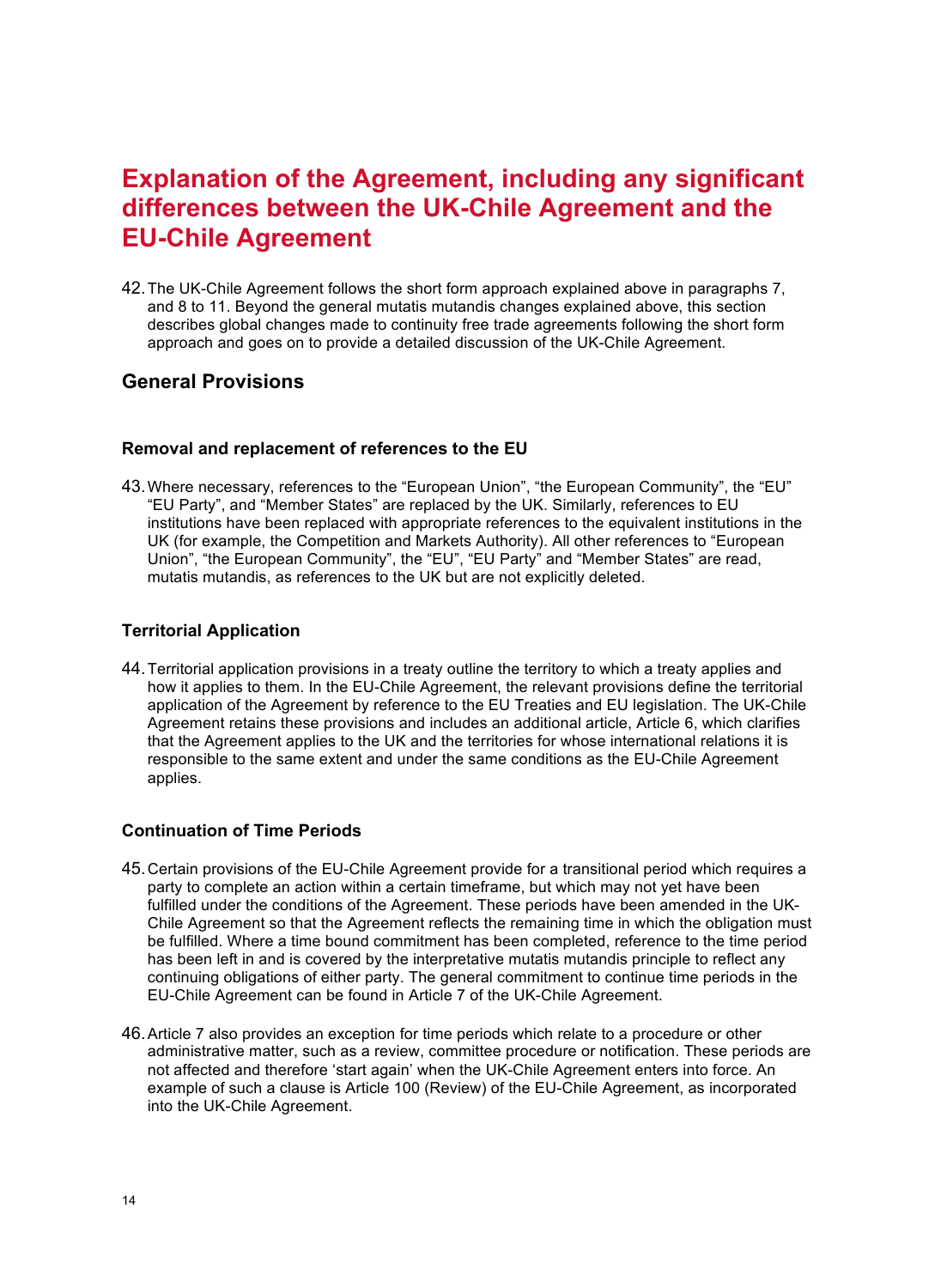#### **Institutions and Committees**

- 50. Most of the institutional provisions and bodies provided for in the EU-Chile Agreement are incorporated and retained mutatis mutandis, although some modifications have been made to For example, the UK representative for the Association Council is now "a Secretary of State of Presidency, other Members of the Council of the European Union or their representatives and Members of the European Commission" (see Section 1 of the Annex to the UK-Chile Agreement). Other committees, such as the Joint Consultative Committee, are not automatically re-established under the UK-Chile Agreement as they were not immediately operable in a bilateral context, but they can be established again in the future. the composition and function of these bodies to ensure they are operable in a bilateral context. the United Kingdom or their representative(s)", replacing the "President of the Council of the European Union, assisted by the Secretary General/High Representative, the incoming
- ensuring that the Agreement operates properly from entry into force. It further stipulates that Agreement are deemed to have adopted the decisions of the Association Council and Association Committee established under the EU-Chile Agreement, to the extent those decisions relate to the UK and Chile, mutatis mutandis. 51. Article 8 of the UK-Chile Agreement tasks the newly established Association Council with the Association Council and the Association Committee established under the UK-Chile

#### **Amendment Clauses**

- 52. Amendment clauses set out the process that must be followed if the parties agree to amend generally free to amend it as they deem necessary, amendment clauses serve to make the process clearer and more transparent. the provisions of the agreement after it enters into force. Though parties to an agreement are
- 53. The UK-Chile Agreement contains an amendment clause which outlines the process that must be followed if the Parties agree to amend the provisions of the Agreement after it enters into confirming that they have completed any necessary legal requirements and procedures or on such date as the UK and Chile otherwise agree. The Agreement also enables the Association Council to make a decision to amend the annexes, appendices, protocols and notes to the Agreement, which the Parties may subsequently adopt. Except where otherwise provided, force. Article 9 provides that amendments must be agreed in writing and will enter into force on the first day of the second month following the date of the later of the Parties' notifications
- 54. The insertion of an amendment article into the UK-Chile Agreement does not commit the UK to making any changes to the Agreement once it enters into force. It simply sets out the process which may be used if needed. Therefore, the insertion of an amendment clause is not expected to have an impact on the operability of the Agreement in a bilateral context.

#### **Entry into Force and Provisional Application**

 55. Entry into force provisions specify the date from which the terms of the agreement will bind the parties. Existing entry into force provisions have been replaced with new provisions in the UK- Chile Agreement to ensure that, whatever the scenario in which the EU-Chile Agreement ceases to apply to the UK, the UK-Chile Agreement enters into force as swiftly as possible. For domestic law, before an agreement subject to ratification may be formally ratified, it must be laid before Parliament for scrutiny under the Constitutional Reform and Governance Act 2010 the Agreement to enter into force, it must first be ratified by both the UK and Chile. In UK (CRaG Act).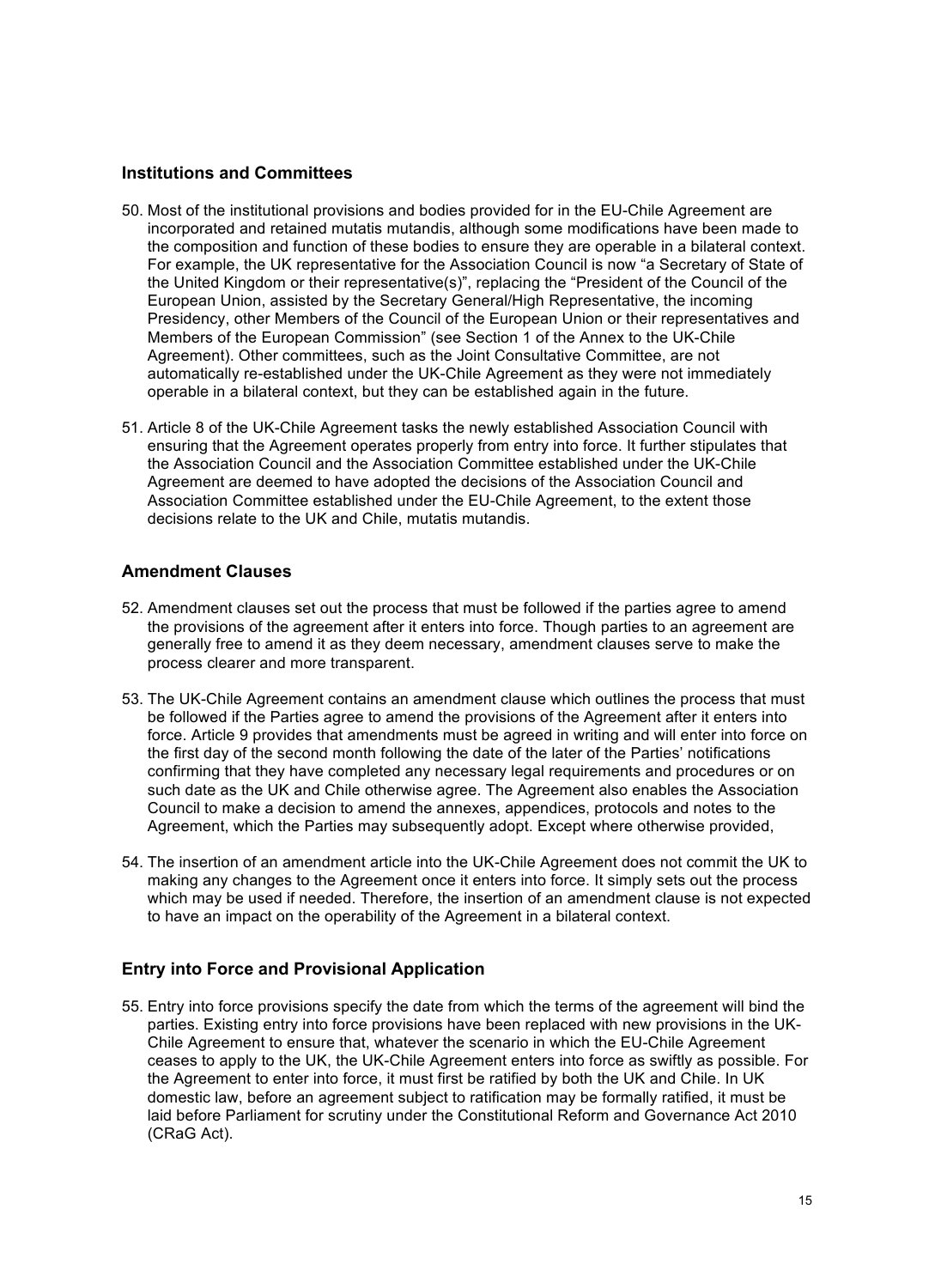- 56. Provisional application is a mechanism which allows an agreement to be applied prior to its entry into force. This means that the treaty can be provisionally applied prior to completion of the procedures required by the domestic law of the respective negotiating States for its entry into force, provided any necessary domestic implementing measures are in place. Where the negotiating states have agreed that a continuity agreement may be provisionally applied from the date the underlying EU agreement ceases to apply to the UK, the treaty may be operated provisionally from that date if this becomes necessary while, in the case of the UK, the treaty completes the procedures set out in the CRaG Act. A number of the existing EU agreements provide for provisional application and were provisionally applied by the UK as an EU Member State, including the EU-Chile Agreement itself (see Articles 198(3) and (4) of the EU-Chile Agreement).
- 57. The UK and Chile have agreed to allow the UK-Chile Agreement to be provisionally applied (see Article 10) in the event that this is necessary.<sup>15</sup> Given that the Government is seeking to maintain the effects of the existing EU agreements as the UK leaves the EU, this is a proportionate approach to manage the timing constraints during this unique period and reduces the risk of businesses and consumers experiencing disruption as the UK leaves the EU.

#### **Trade Remedies and Dispute Settlement**

- 58. Trade remedies provide a safety net for domestic industry against unfair or injurious trading practices caused by dumped, subsidised or unexpected surges of imports of goods. Most WTO members have a trade remedies regime. The UK will operate its own regime once outside the EU.
- 59. The economic benefits of a trade agreement can only be realised if they are faithfully implemented and complied with. A dispute settlement mechanism in an agreement signals the parties' intention to abide by the agreement, thereby increasing business and stakeholder confidence that commitments set out in the agreement can, and will, be upheld. The dispute settlement mechanism therefore provides an important deterrent function. It also provides an effective mechanism for enforcing those commitments, and for resolving any disputes arising.
- 60. The UK-Chile Agreement replicates the effects of the trade remedies and dispute settlement provisions in the EU-Chile Agreement mutatis mutandis.
- 61. One of the impacts of transitioning the dispute settlement chapters in the existing EU trade agreements is that, in the event that a dispute arises, the UK will be directly responsible for any relevant costs associated with the dispute settlement process.

### **Review Clauses**

 62. Article 74 of the EU-Chile Agreement is an evolution clause which required the EU and Chile to examine further liberalisation of trade in agricultural products three years after entry into force of that Agreement. The UK-Chile Agreement replicates the substance of this clause, with some minor modifications. These modifications include: (1) reducing the review period from three years to two years; and (2) focusing the review on, amongst other things, the usage of tariff-rate quotas established in Annexes I and II of the EU-Chile Agreement, as incorporated. The

 15 To note that Chile cannot provisionally apply the UK-Chile Agreement until they have completed their domestic procedures required for ratification.<br>16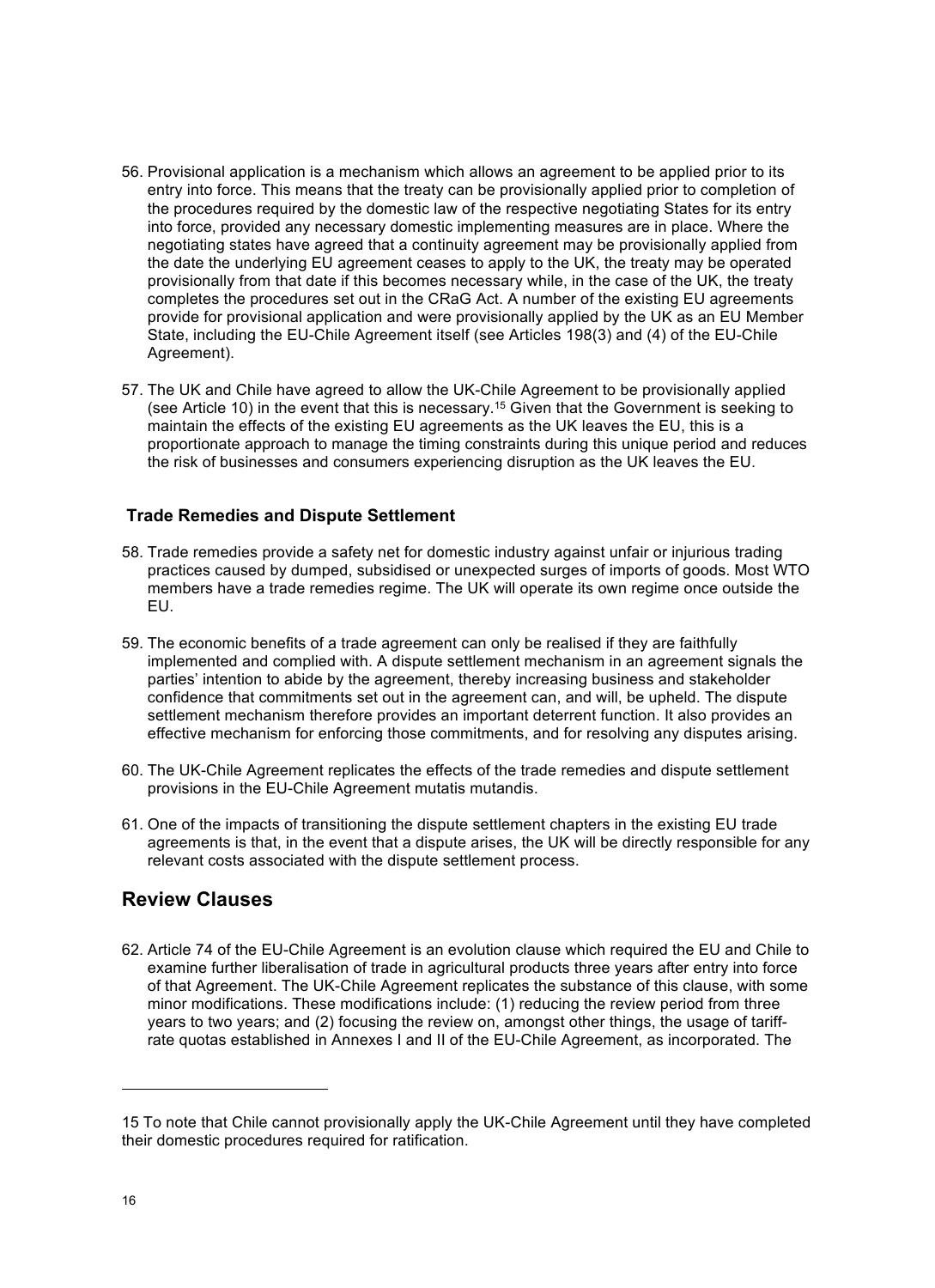aim of these modifications is to give the UK and Chile the opportunity to review the administration and usage of tariff quotas under the UK-Chile Agreement.

 63. Article 201 is a provision relating to the future development of the EU-Chile Agreement which is retained in the UK-Chile Agreement. In order to demonstrate the UK's commitment to developing its trading relationship with Chile and to provide sufficient flexibility to adapt the UK- Chile Agreement in the future, an extra paragraph has been added committing the UK and Chile to discuss the state of their trading relationship every two years, with a view to enhancing the rights, obligations and market access commitments in the Agreement.

### **Annexes and Protocols**

#### **Goods**

- 64. Goods chapters in trade agreements set out the treatment and the level of access to the domestic market granted to goods of the respective parties. Such provisions include setting determining the rules of origin for goods to qualify for preferential treatment. Commitments on bound by the EU-Chile Agreement, and, likewise, Chile will continue to apply the same preferences to products from the UK that it is applying to products from the EU. tariff levels and quotas on various products, establishing agricultural safeguards and tariffs for both the UK and Chile have, other than in those cases detailed below, been transitioned without changes. This means that tariff preferences applied by the UK for products from Chile will remain the same as those applied by the EU on the date the UK ceases to be
- 65. The only exception to tariff commitments being transitioned without modifications relates to the size of tariff-rate quotas (see below), which can be found in Sections 5 and 6 of the Annex to the UK-Chile Agreement (concerning Annexes I and II of the EU-Chile Agreement, as incorporated) where these have to be resized to deal with the fact that the UK will no longer be a member of the EU.

#### **Tariff-rate quotas**

#### **Justification for policy change**

- 66. Tariff-rate quotas ("TRQs") allow a certain quota of a product to enter the market at a zero or reduced tariff rate. Imports above the quota are subject to a higher tariff rate – usually the MFN rate. The EU has agreed TRQs, both for imports to the EU and to partner countries, in some of its trade agreements. In order for products to be able to continue to benefit from the use of TRQs in trade between the UK and partner countries, these quotas need to be present in the new UK agreement with those partners.
- 67. TRQs administered by the UK and its agreement partners have been resized to reflect the fact that the UK is a smaller import and export market than the EU-28. Solutions were agreed with partner countries to set quotas at a sufficient level that would allow for continuity of historic trade flows for importers and exporters from both sides.
- 68. Tables 4 and 5 set out the new UK-Chile quotas applicable under the UK-Chile Agreement. TRQs have been resized based a range of evidence including historical usage data and trade businesses, it was also agreed to use a proxy indicator to set TRQs where data showed historic trade was low. This includes instances where the UK or Chile's usage of a TRQ was flow data. In order to address future market access opportunities for UK and Chilean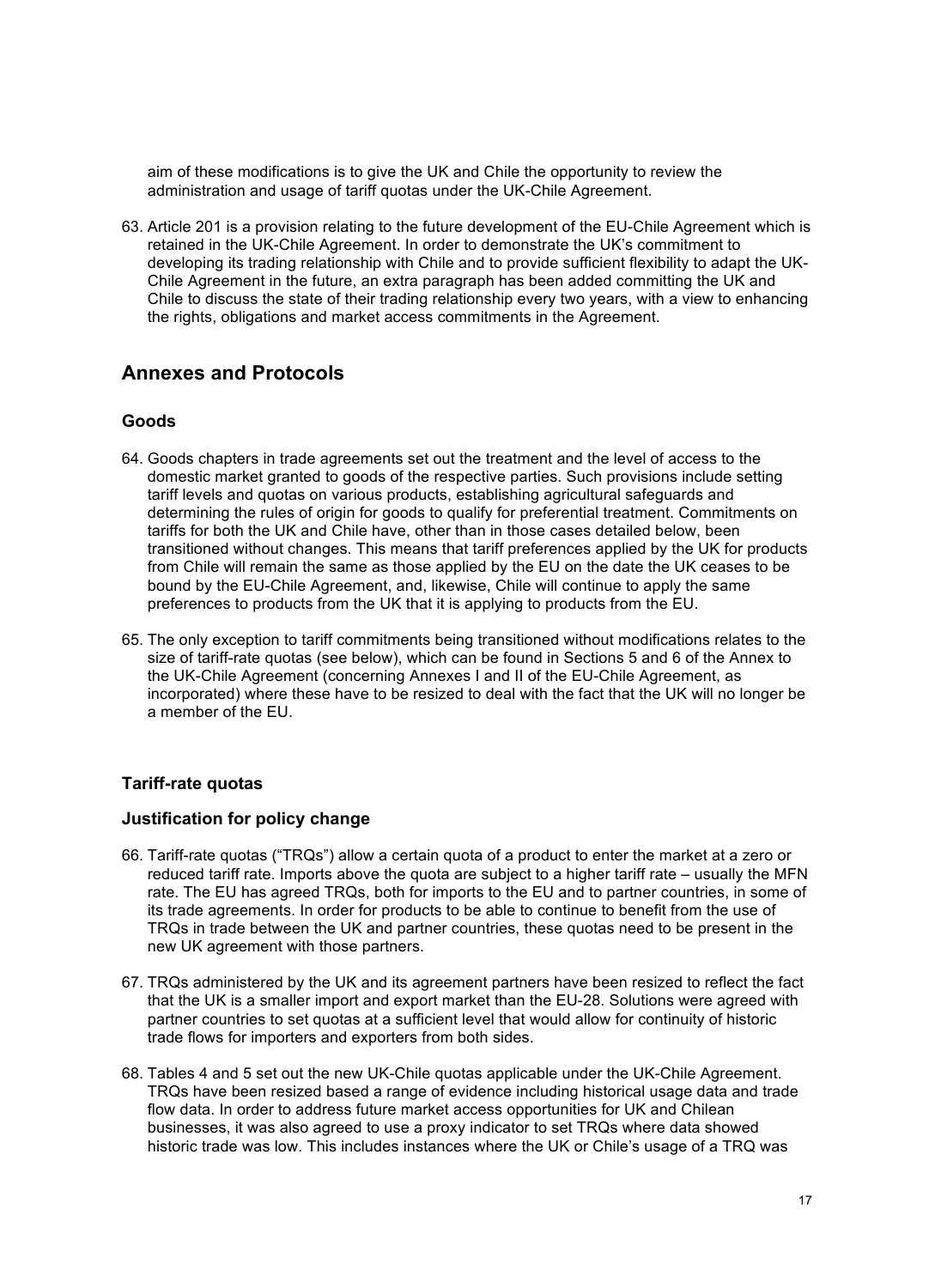zero. Doing so allows future market access opportunities for UK and Chilean businesses using a fair and evidence-based methodology.

#### **Impacts**

- 69. Without transitioning these TRQs, and without any other mitigating actions, goods imported from Chile that are currently covered by TRQs in the EU-Chile Agreement could face MFN tariffs. This could make these imports more expensive. The nature of this impact will depend on a number of factors, including existing trading patterns and the behaviour and responsiveness of domestic consumers and businesses to the change in tariff. UK imports from Chile, based on trade data (at HS6 level) covering these products<sup>16</sup> were worth around £22m in total in 2017<sup>17</sup>, equivalent to 3.1% of total UK goods imports from Chile. Trade in goods currently exported from the UK to Chile could also be adversely affected if the relevant TRQs are not transitioned. In the absence of any explicit action by the Chilean government, that trade would face MFN tariffs. As explored above for UK imports, the nature of the impact will depend on a number of factors.
- 70. The overall, immediate, impact on UK producers and consumers resulting from this approach to resizing TRQs is expected to be limited.

| Quota<br>Number | Product description                                                | New UK<br>specific quota<br>volume | Agreed<br>annual<br>increase<br>in UK<br>quota<br>volume* |
|-----------------|--------------------------------------------------------------------|------------------------------------|-----------------------------------------------------------|
| TQ (1a)         | Meat of bovine animals                                             | 425                                | 17                                                        |
| TQ (1b)         | Swine meat                                                         | 1,516                              | 58                                                        |
| TQ (1c)         | Sheep/Goat meat,<br>Boneless Lamb,<br><b>Boneless Mutton/Sheep</b> | 866                                | 33                                                        |
| TQ (1d)         | Poultry                                                            | 10,477*                            | 403                                                       |
| TQ (1e)         | Swine meat                                                         | 167                                | <b>NA</b>                                                 |
| TQ (2a)         | Cheese and curd                                                    | 450                                | 12                                                        |
| TQ (2b)         | Garlic                                                             | 159                                | 4                                                         |
| TQ (2c)         | Cereal grains                                                      | 300                                | 8                                                         |
| TQ (2d)         | Mushrooms                                                          | 150                                | 4                                                         |
| TQ (2e)         | Cherries                                                           | 300                                | 8                                                         |
| TQ (3a)         | Confectionary (without<br>cocoa)                                   | 67                                 | <b>NA</b>                                                 |

#### **Table 4: List of TRQs applied by the UK for imports from Chile and new quota volumes (tonnes)**

16 Trade data at HS6 level. Products covered by quotas taken from the EU's TARIC database

 [17 HM Revenue and Customs, UK trade statistics data, HS 6 Level. https://www.uktradeinfo.com/Pages/](https://www.uktradeinfo.com/Pages/Home.aspx.) Home.aspx. 2017 average. It should be noted that not all commodity codes within the HS product codes will be covered in every TRQ. Further, it is not necessarily the case that all trade in products under the quota will enter under this access commitment. As such, estimates based on HS6 data are likely to give an upper bound to the volume of imports and exports covered by the TRQ.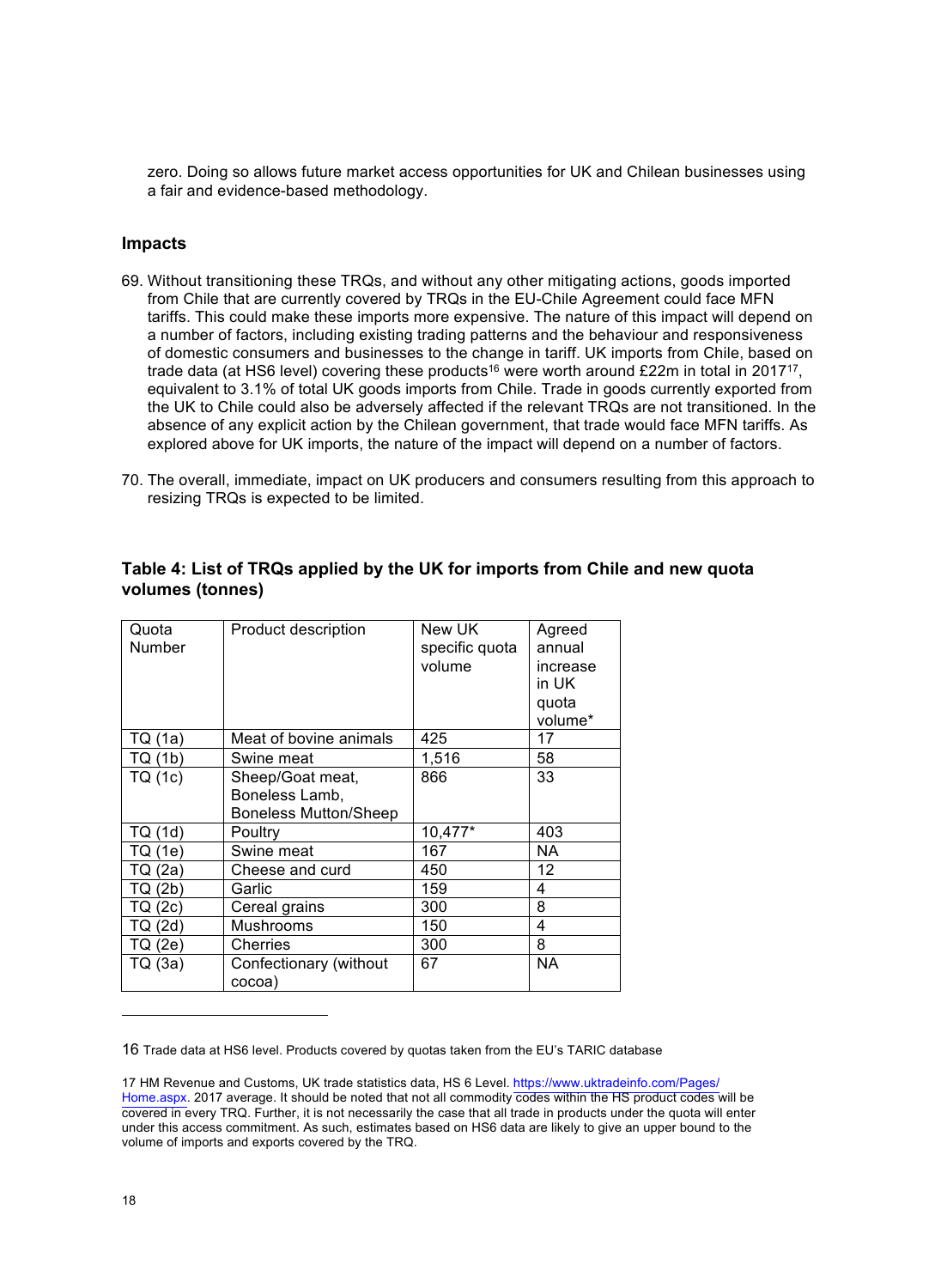| TQ(3b)  | Confectionary (with<br>cocoa)                           | 67  | NA        |
|---------|---------------------------------------------------------|-----|-----------|
| TQ (3c) | Waffles and wafers                                      | 83  | NA        |
| TQ (4a) | Hake                                                    | 833 | NA        |
| TQ(4b)  | Fish fillets, dried, salted<br>or in brine; smoked fish |     | <b>NA</b> |
| TQ (5)  | Prepared or preserved<br>fish                           | 25  | NA        |

#### **Table 5: List of TRQs applied by Chile for imports from the UK and new quota volumes (tonnes)**

| Quota<br>Number | Product description | New Chile<br>quota<br>volume | Agreed<br>annual<br>increase in<br>Chile quota<br>volume |
|-----------------|---------------------|------------------------------|----------------------------------------------------------|
| TQ (1a)         | Cheese              | 450                          | 12                                                       |
| TQ (3a)         | Fish                | 25                           | <b>NA</b>                                                |
| TQ (3b)         | Hake                | 833                          | <b>NA</b>                                                |
|                 | Salmon              |                              | <b>NA</b>                                                |

 \*The agreed annual increase in UK quota volume is aligned to the annual increases in quota volumes provided for in the EU-Chile Agreement.

#### **Rules of origin**

#### **Justification for policy change**

- good. To qualify for preferential tariff rates, a good must "originate" in one of the parties to the country other than the exporting party to count towards meeting the specific origin requirements for preferential treatment, a process known as "cumulation". 71. In free trade agreements, Rules of Origin are used to determine the economic nationality of a agreement. Trade agreements may also allow materials originating and/or processing in a
- 72. There are two categories relevant to determining whether goods "originate" in the exporting country for the purposes of a free trade agreement:
	- a. Wholly obtained These are goods that are wholly obtained or produced entirely in a single country. Examples include mineral products extracted from the soil and live animals born and raised.
	- b. Substantial transformation These are goods that are made from materials which the goods were last substantially transformed. This can be determined in three ways: originate in more than one country, and the origin is therefore defined as the country where
		- i. Value added This type of rule requires that a particular proportion of the final value of the product be added in the exporting country.
		- ii. Change in Tariff Classification ("CTC") This type of rule requires that the final product be sufficiently different from the imported materials so that it moves to a different tariff classification altogether.
		- iii. Specific processing or manufacturing These rules typically apply where value added or CTC rules may not sufficiently determine originating status, and where specific processes are required to meet originating criteria.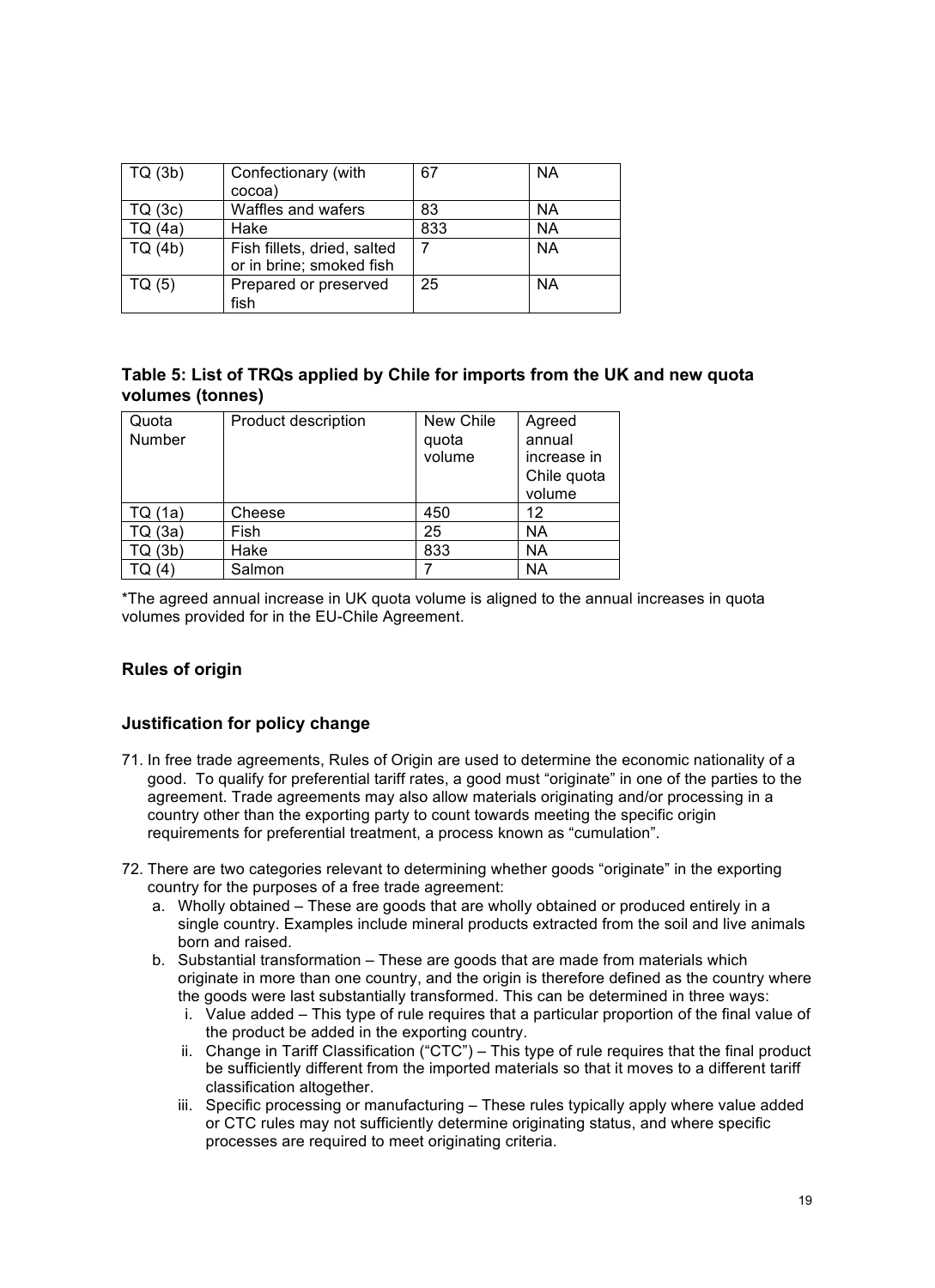- 73. As a member of the EU, all UK content is currently considered as "originating" in the EU and UK exports are designated as being of "EU origin". This means that materials from, and processing in, the UK and the rest of the EU can be used interchangeably in bilateral trade with existing EU trade agreement partners.<sup>18</sup> This will no longer be the case when existing EU trade agreements cease to apply to the UK. At this point, the designation of UK exports will shift from "EU" originating, to "UK" originating and EU content will (unless specific provision is made in new agreements) no longer count towards meeting the origin requirements for preferential treatment for either party. This would have implications for goods traded between the UK, EU and Chile.
- 74. To address these implications and to provide maximum continuity for business, the UK-Chile Agreement provides that EU materials can be recognised (i.e. cumulated) in UK and Chilean exports to one another. Furthermore, EU processing can be recognised (i.e. cumulated) in UK exports to Chile. The cumulation arrangements are set out in detail in Title II (Definition of the concept of 'originating products') of Annex III, as incorporated and modified (see Section 7 of the Annex to the UK-Chile Agreement) and are subject to satisfying certain conditions specified in the agreement.

#### **Impact**

- Agreement, some UK and Chile based exporters might find themselves unable to access preferences as they are currently able to under the EU-Chile Agreement. UK exporters to Chile who rely on EU content might have to revert to paying MFN tariff rates if they continued using EU content, or they might have to review and reassess their existing supply and value chains as a result of this change to existing terms. The impact would, of course, vary across sectors. 75. If cumulation of EU content for the UK and Chile was not permitted under the UK-Chile
- 76. The UK-Chile agreement provides only for trade between the UK and Chile, and does not provide for either party's direct trade with the EU.

#### **Sanitary and phytosanitary measures**

- 77. Sanitary and Phytosanitary ("SPS") provisions in trade agreements concern the application of food safety and animal and plant health regulations. SPS provisions can increase transparency by enabling one party to recognise as equivalent SPS measures of the other party in relation to animal health and import requirements, including health certification.
- 78. The SPS provisions of the EU-Chile Agreement are set out in Annex IV. Minor, non-substantive changes have been made to Annex IV by Section 8 of the Annex to the UK-Chile Agreement. These changes remove the reference to the definition of "Parties" as defined in the EU-Chile Agreement and include a provision which requires the UK to notify Chile of its competent authorities when the UK-Chile Agreement enters into force. All other provisions regarding regional conditions, equivalence, transparency, certification, import checks, notifications and management committees, including detailed appendices, are maintained and applied mutatis mutandis in the UK-Chile Agreement. This will have no impact on the operation of the Agreement.

 18 UK and Chilean content will also continue to count as originating in trade between each other.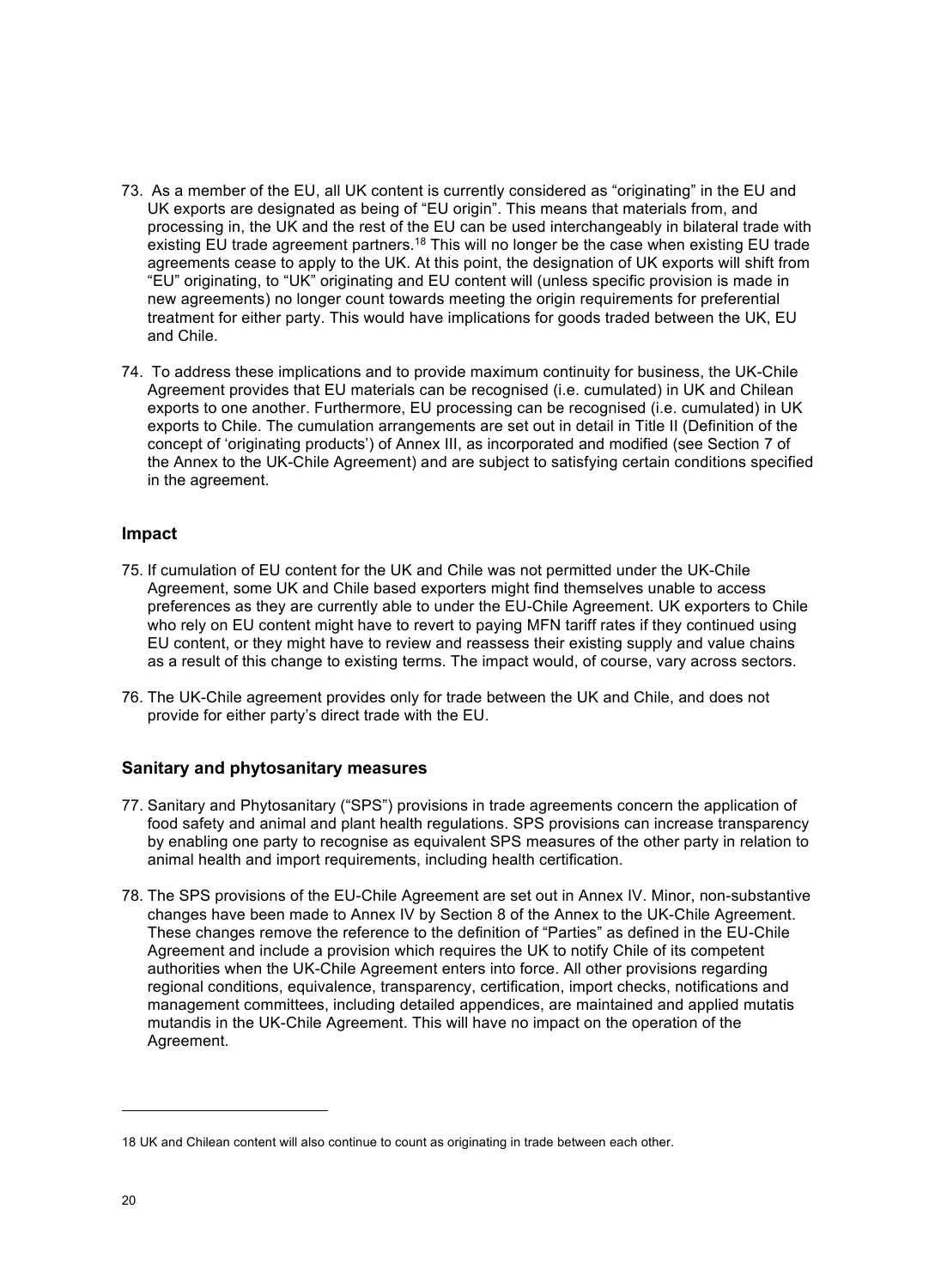#### **Intellectual property and geographical indications**

- 79. When the UK leaves the EU it will remain a member of the World Intellectual Property Organisation ("WIPO") and continue to comply with those WIPO treaties to which it is a party. The UK will also continue to comply with the WTO Agreement on the Trade Related Aspects of Intellectual Property Rights.
- 80. The UK-Chile Agreement retains the protections provided in the EU-Chile Agreement when the UK ceases to be bound by that Agreement for UK and Chilean geographical indications ("GIs"). Beatha Eireannach and Irish Cream. All other GIs, traditional expressions and protected designations which relate to EU Member States that are not the UK are not incorporated into the UK-Chile Agreement (see Sections 9 and 10 of the Annex to the UK-Chile Agreement). These changes are not expected to have an impact on bilateral trade flows between the UK The retained protections include those that extend to the territory of both Northern Ireland and the Republic of Ireland, known as 'transborder GIs', for Irish Whisky, Irish Whiskey/Uisce and Chile.

#### **Services**

- 81. Services chapters in trade agreements set out the treatment and the level of access to the domestic market the parties grant to their respective service suppliers and services. Commitments build upon access and treatment granted to all WTO Members that protects a government's right to regulate its domestic markets.
- 82. Amongst EU agreements with third countries, the content of the services chapters and depth of some cases necessitated a bespoke approach to deliver continuity of these commitments between the UK and the third country. Some agreements have not required amendment whilst others have required technical textual modifications to deliver continuity of effect. Where such agreement have been replicated as far as possible. the commitments undertaken vary considerably. The variety of services provisions have in technical changes have been necessary the effects of the commitments in the relevant EU
- 83. Services chapters in the EU-Chile Agreement are subject to the cross-cutting changes outlined above. In addition, Section 11 of the Annex to the UK-Chile Agreement makes minor changes registered in the EU Member State licensing the air carrier or elsewhere in the Community. For EU internal waterway arrangements, such as the 'Rhine-Main-Danube link', have been removed for the same purpose. Annex VIII also contains a footnote that refers to prudential requirements in other Member States, which has been removed in Section 12 of the Annex to the UK-Chile Agreement for the same reason. to Annex VII, amending a reservation requiring that aircraft used by Community air carriers be this reservation, the phrase "or elsewhere in the Community" has been removed. References to
- 84. Sections 11, 12 and 13 of the Annex to the UK-Chile Agreement also remove the same paragraph in Annexes VII, VIII and X concerning the treatment of branches or agencies of Chilean companies that are established in other EU Member States, as this paragraph was not applicable in a bilateral context. Similarly, Sections 11 and 12 delete a paragraph in the corresponding Annexes of the EU-Chile Agreement regarding Community directives on mutual recognition of diplomas for the same reason.

#### **Government procurement**

 85. Government procurement commitments in trade agreements provide enforceable rules and standards for a transparent and non-discriminatory framework on government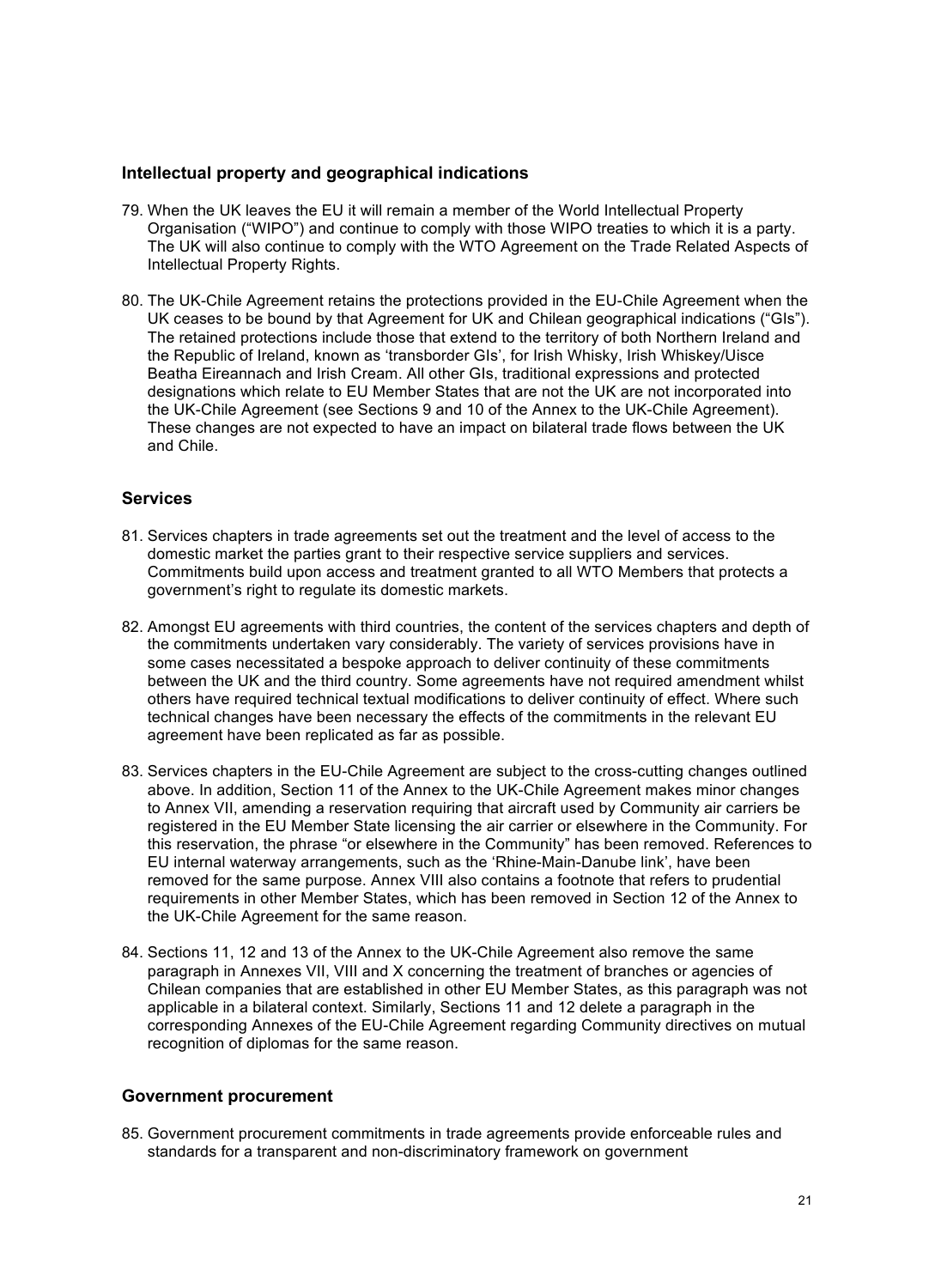procurement. They also liberalise specific procurement markets between the parties and provide enforceable market access commitments.

- 86. The UK-Chile Agreement retains the commitments on public procurement that relate to the UK and Chile.
- 87. Amendments have been made in Section 14 of Annex XIII of EU-Chile Agreement to reflect the awards in the UK once such a means of publication has been determined. The UK has agreed system for European public procurement and the Official Journal of the European Union. These changes are not expected to have an impact. fact that the UK will update its means of publication of procurement notices and contract to notify Chile of this means of publication on entry into force of the Agreement. Subject to the terms of the final agreement with the EU, this may replace the reference to the information

#### **Mutual administrative assistance in customs matters**

- 88. The UK-Chile Agreement incorporates the Protocol of 13 June 2001 on Mutual Administrative Assistance in Customs Matters between the European Community and the Republic of Chile mutatis mutandis, with minor modifications. This Protocol allows for customs cooperation in areas such as the exchange of information and requests for assistance with a view to ensuring the correct application of customs legislation.
- 89. The UK-Chile Agreement makes minor changes to Articles 13 and 14 of the Protocol, to remove references to the competent services of the European Commission. Article 14(2) is further amended to confirm that arrangements in the UK-Chile Agreement take precedence over any prior bilateral agreement between the UK and Chile on mutual assistance.
- 90. As the UK and Chile have subsequently ratified the WTO Trade Facilitation Agreement, which entered into force on 22 February 2017, the UK-Chile customs relationship is also governed by international obligations that go beyond the scope of the Protocol, as incorporated into the UK-Chile Agreement.